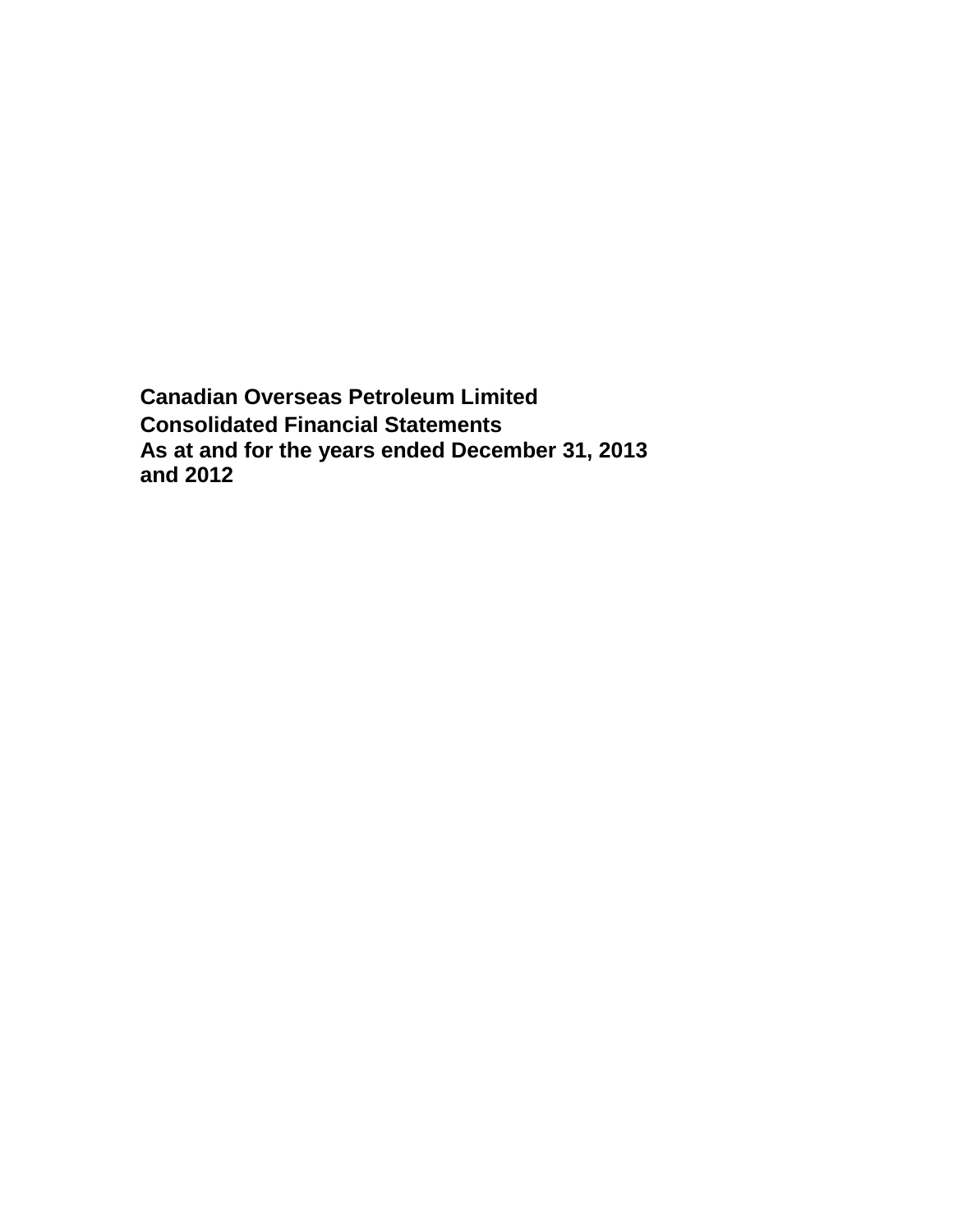### **Management's Responsibility for Consolidated Financial Statements**

The information provided in these consolidated financial statements is the responsibility of management. In the preparation of the statements, estimates are sometimes necessary to make a determination of future values for certain assets or liabilities. Management believes such estimates have been based on careful judgments and have been properly reflected in the accompanying consolidated financial statements.

Management maintains a system of internal controls to provide reasonable assurance that the Company's assets are safeguarded and to facilitate the preparation of relevant and timely information.

Deloitte LLP was appointed by the shareholders to serve as the Company's external auditors. They have examined the consolidated financial statements and provided their independent auditor's report. The audit committee has reviewed the consolidated financial statements with management and the auditors, and has reported to the Board of Directors. The Board of Directors has approved the consolidated financial statements as presented.

*Signed "Arthur S. Millholland" Signed "Christopher McLean"* Arthur S. Millholland Christopher McLean President and Chief Executive Officer Chief Financial Officer Chief Financial Officer April 16, 2014 **April 16, 2014**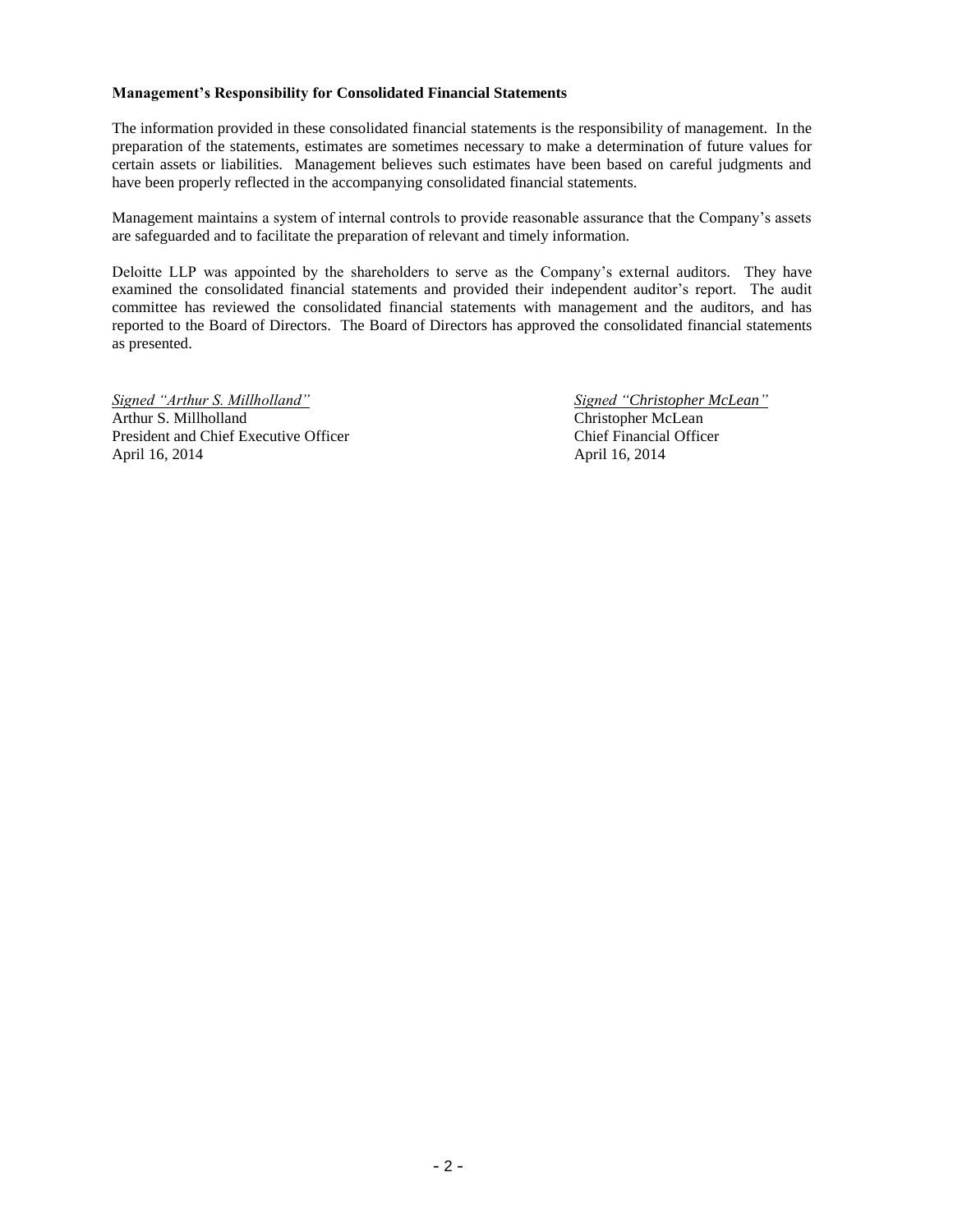#### **Independent Auditor's Report**

#### To the Shareholders of Canadian Overseas Petroleum Limited

We have audited the accompanying consolidated financial statements of Canadian Overseas Petroleum Limited and its subsidiaries, which comprise the consolidated statements of financial position as at December 31, 2013 and December 31, 2012, and the consolidated statements of comprehensive loss, consolidated statements of changes in equity, and consolidated statements of cash flows for the years then ended, and the notes to the consolidated financial statements.

#### *Management's Responsibility for the Consolidated Financial Statements*

Management is responsible for the preparation and fair presentation of these consolidated financial statements in accordance with International Financial Reporting Standards, and for such internal control as management determines is necessary to enable the preparation of consolidated financial statements that are free from material misstatement, whether due to fraud or error.

#### *Auditor's Responsibility*

Our responsibility is to express an opinion on these consolidated financial statements based on our audits. We conducted our audits in accordance with Canadian generally accepted auditing standards. Those standards require that we comply with ethical requirements and plan and perform the audit to obtain reasonable assurance about whether the consolidated financial statements are free from material misstatement.

An audit involves performing procedures to obtain audit evidence about the amounts and disclosures in the consolidated financial statements. The procedures selected depend on the auditor's judgment, including the assessment of the risks of material misstatement of the consolidated financial statements, whether due to fraud or error. In making those risk assessments, the auditor considers internal control relevant to the entity's preparation and fair presentation of the consolidated financial statements in order to design audit procedures that are appropriate in the circumstances, but not for the purpose of expressing an opinion on the effectiveness of the entity's internal control. An audit also includes evaluating the appropriateness of accounting policies used and the reasonableness of accounting estimates made by management, as well as evaluating the overall presentation of the consolidated financial statements.

We believe that the audit evidence we have obtained in our audits is sufficient and appropriate to provide a basis for our audit opinion.

#### *Opinion*

In our opinion, the consolidated financial statements present fairly, in all material respects, the financial position of Canadian Overseas Petroleum Limited and its subsidiaries as at December 31, 2013 and December 31, 2012, and their financial performance and cash flows for the years then ended in accordance with International Financial Reporting Standards.

#### *Emphasis of Matter*

Without qualifying our opinion, we draw attention to Note 2 to the consolidated financial statements which indicates that Canadian Overseas Petroleum Limited is pursuing exploration projects and contracts that, if successful, will require substantial additional financing. Canadian Overseas Petroleum Limited incurred a loss of \$9.1 million during the year ended December 31, 2013 (2012: \$56.6 million) and had negative cash flows from operating activities of \$8.0 million (2012: \$66.3 million). These conditions, along with other matters as set forth in Note 2, indicate the existence of a material uncertainty that casts significant doubt about Canadian Overseas Petroleum Limited's ability to continue as a going concern.

*Signed "Deloitte LLP"*

April 16, 2014 Calgary, Alberta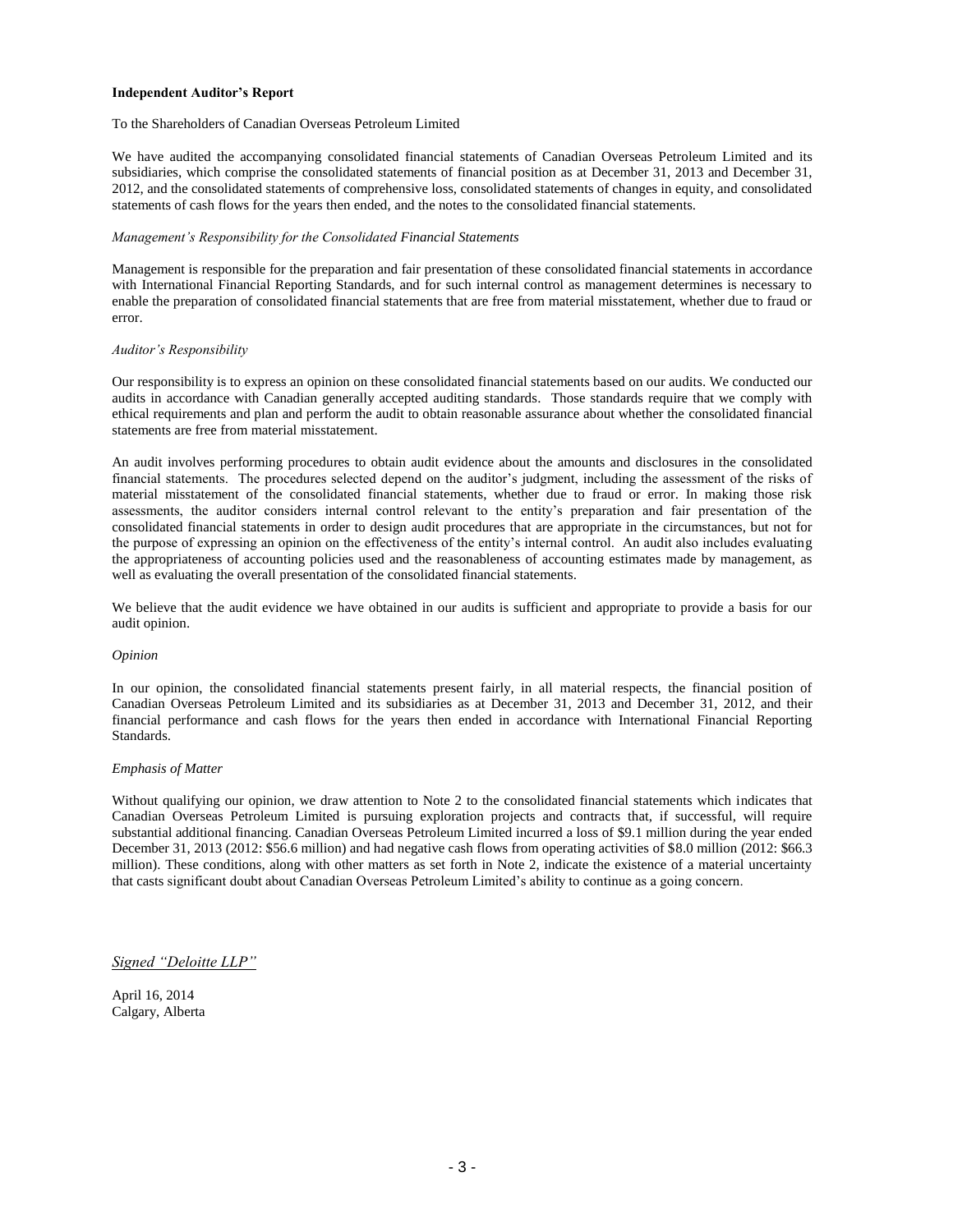# **Canadian Overseas Petroleum Limited Consolidated Statements of Financial Position (in thousands of Canadian dollars)**

| As at                                                 | December 31,<br>2013 |                | December 31,<br>2012 |                |
|-------------------------------------------------------|----------------------|----------------|----------------------|----------------|
| <b>Assets</b>                                         |                      |                |                      |                |
| Current                                               |                      |                |                      |                |
| Cash and cash equivalents (note 4)                    | \$                   | 2,384          | $\mathbb{S}$         | 4,374          |
| Accounts receivable                                   |                      | 60             |                      | 237            |
| Prepaid expenses                                      |                      | 306            |                      | 212            |
| Loan receivable (note 13)                             |                      | 12             |                      |                |
|                                                       |                      | 2,762          |                      | 4,823          |
| Deposit for seismic data (note 5)                     |                      |                |                      | 14,924         |
| Deposits and prepayments                              |                      | 52             |                      | 49             |
| Loan receivable (note 13)                             |                      | 12             |                      |                |
| Exploration and evaluation assets (note 6)            |                      | 17,502         |                      |                |
| Office equipment                                      |                      | 187            |                      | 218            |
|                                                       | \$                   | 20,515         | $\$$                 | 20,014         |
| <b>Liabilities</b>                                    |                      |                |                      |                |
| Current<br>Accounts payable and accrued liabilities   | \$                   |                | $\$$                 |                |
| (note 7)                                              |                      | 1,859<br>1,859 |                      | 3,194<br>3,194 |
|                                                       |                      |                |                      |                |
| <b>Shareholders' Equity</b><br>Share capital (note 9) |                      | 110,020        |                      | 100,768        |
| Warrants (note 10)                                    |                      |                |                      | 37,359         |
| Contributed capital reserve (note 10)                 |                      | 47,971         |                      | 9,113          |
| Deficit                                               |                      | (139, 675)     |                      | (130, 602)     |
| Accumulated other comprehensive                       |                      |                |                      |                |
| income                                                |                      | 340            |                      | 182            |
|                                                       |                      | 18,656         |                      | 16,820         |
|                                                       | \$                   | 20,515         | \$                   | 20,014         |

**Commitments and contractual obligations (note 12) Subsequent events (note 17)**

See accompanying notes to the consolidated financial statements.

# **Approved on behalf of the Board:**

*Signed "Arthur S. Millholland" Signed "Rick Schmitt"* Director Director Director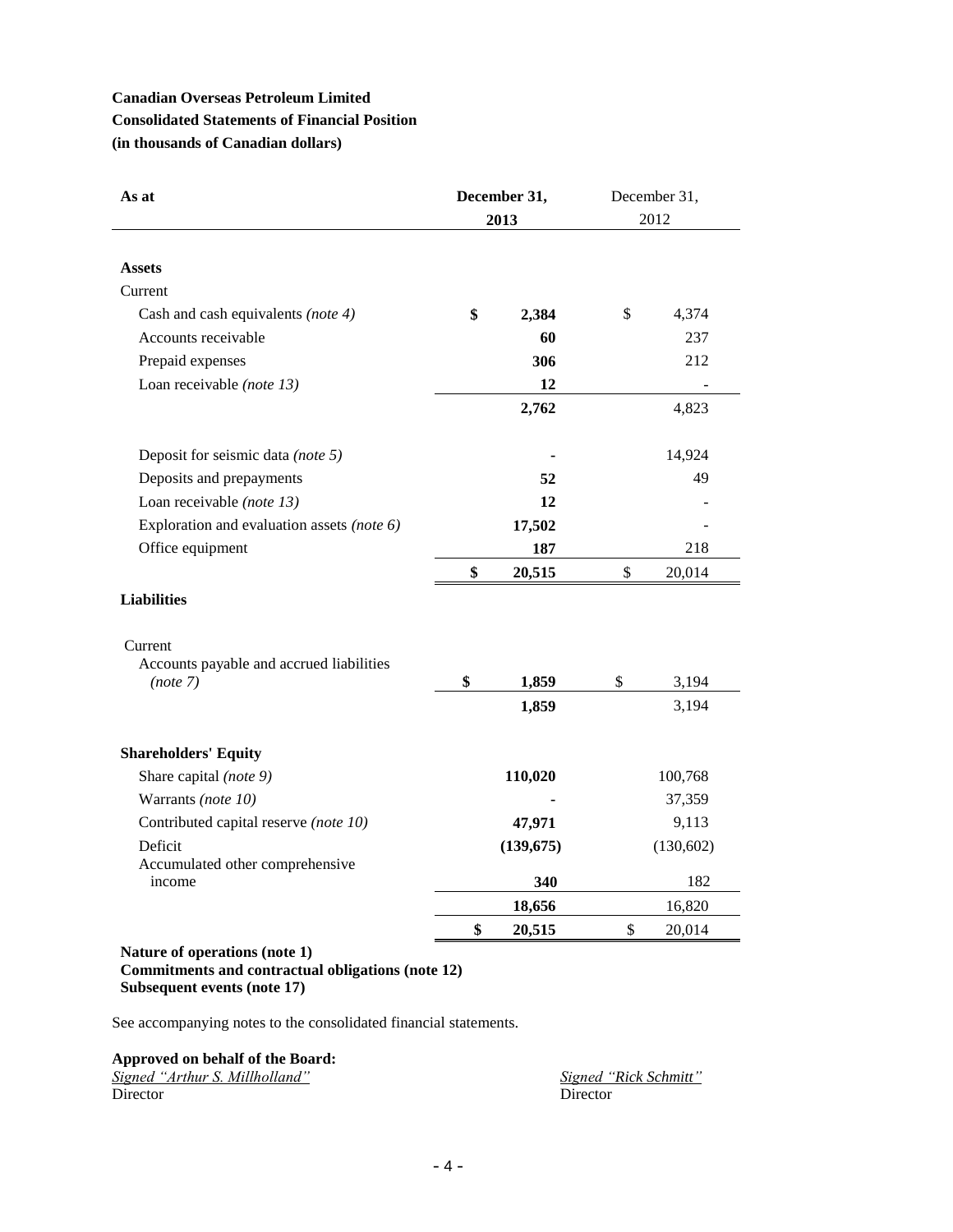### **Canadian Overseas Petroleum Limited**

### **Consolidated Statements of Comprehensive Loss**

# **(in thousands of Canadian dollars, except per share amounts)**

| For the years ended December 31                       | 2013          | 2012            |
|-------------------------------------------------------|---------------|-----------------|
|                                                       |               |                 |
| <b>Operations</b>                                     |               |                 |
| Services to third parties                             | \$            | \$<br>129       |
| Loss on UK contracts (note 8)                         |               | (182)           |
| Exploration (note 6)                                  | 72            | (8, 455)        |
| Exploration and Evaluation write off (note 6)         |               | (20, 954)       |
| Derecognition of cash held in escrow (note $\delta$ ) |               | (16, 101)       |
| Pre-license costs (note 5)                            | (529)         | (2,170)         |
| Administrative                                        | (7, 858)      | (8, 825)        |
| Depreciation                                          | (63)          | (54)            |
| Stock-based compensation (note 9)                     | (1, 499)      |                 |
|                                                       | (9, 877)      | (56, 612)       |
| <b>Finance income and costs</b>                       |               |                 |
| Interest income                                       | 25            | 57              |
| Interest and financing charges                        |               | (11)            |
| Foreign exchange gain / (loss)                        | 779           | (72)            |
|                                                       | 804           | (26)            |
| Loss                                                  | (9,073)       | (56, 638)       |
| Gain / (loss) on translation of foreign subsidiaries  | 158           | (146)           |
| Comprehensive loss                                    | \$<br>(8,915) | \$<br>(56, 784) |
|                                                       |               |                 |
| Loss per share (basic and diluted)                    | \$(0.03)      | \$(0.20)        |
| Weighted average number of shares outstanding         | 301,868,415   | 284,016,939     |

See accompanying notes to the consolidated financial statements.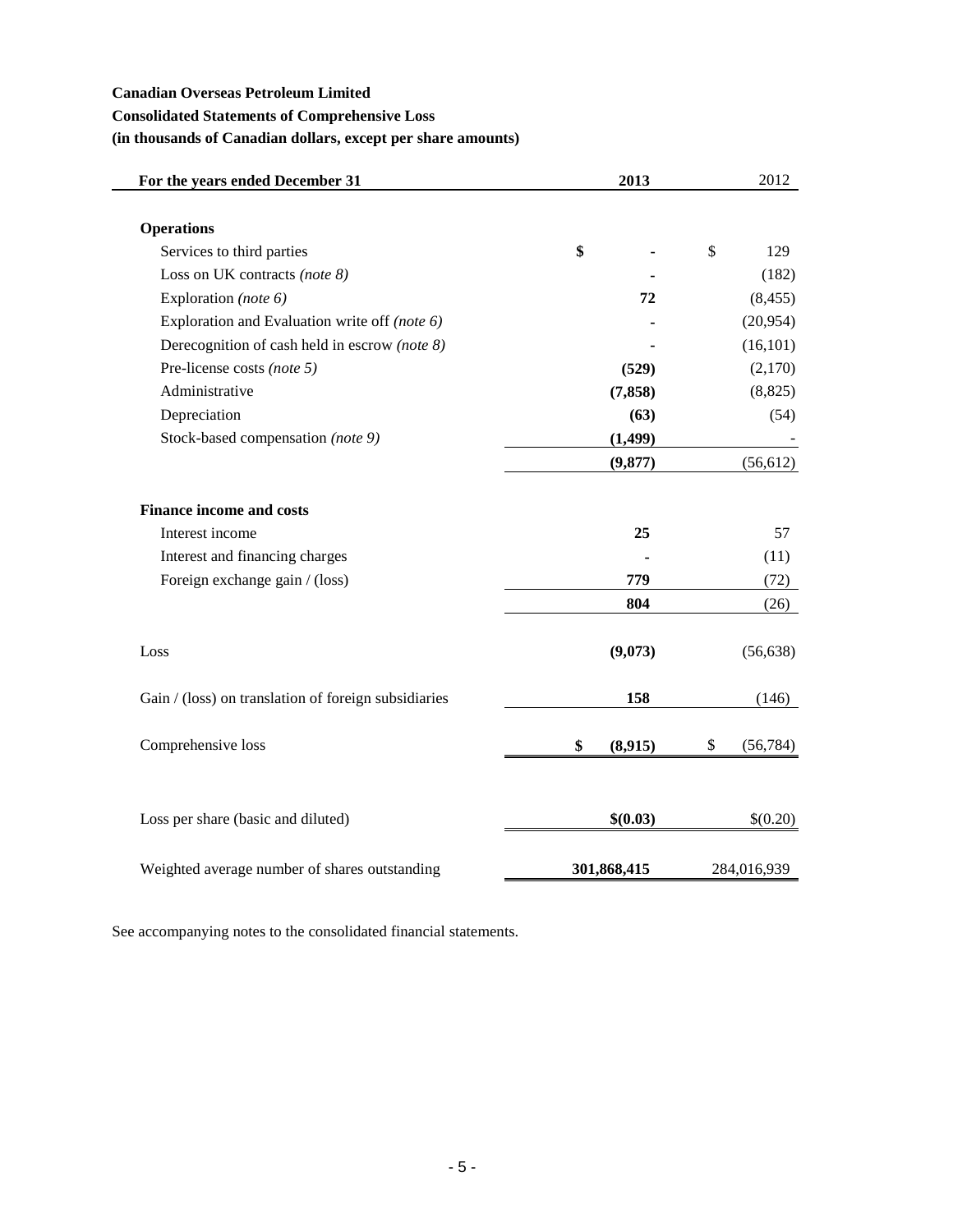# **Canadian Overseas Petroleum Limited**

# **Consolidated Statements of Changes in Equity**

**(in thousands of Canadian dollars)**

|                                                                                             | <b>Share</b>         | <b>Capital Warrants</b> | <b>Contributed</b><br>Capital<br><b>Reserve</b> | <b>Deficit</b> | <b>Accumulated</b><br>Comprehensive<br>(Loss) / Income | <b>Other</b> | <b>Total</b><br><b>Equity</b> |
|---------------------------------------------------------------------------------------------|----------------------|-------------------------|-------------------------------------------------|----------------|--------------------------------------------------------|--------------|-------------------------------|
| <b>Balance at January 1, 2012</b>                                                           | \$                   | 100,768 \$37,359        | \$9,113                                         | \$ (73,964)    | \$                                                     | 328          | \$73,604                      |
| <b>Comprehensive loss for</b><br>the year                                                   |                      |                         |                                                 | (56, 638)      |                                                        | (146)        | (56, 784)                     |
| <b>Balance at December 31, 2012</b>                                                         | $$100,768$ $$37,359$ |                         | \$<br>9,113                                     | \$ (130,602)   | \$                                                     | 182          | \$16,820                      |
| Comprehensive (loss) /<br>income for the year                                               |                      |                         |                                                 | (9,073)        |                                                        | 158          | (8,915)                       |
| <b>Transactions with owners,</b><br>recorded directly to equity<br>Issue of common shares - |                      |                         |                                                 |                |                                                        |              |                               |
| net of issue costs                                                                          | 9,252                |                         |                                                 |                |                                                        |              | 9,252                         |
| Stock options granted                                                                       |                      |                         | 1,499                                           |                |                                                        |              | 1,499                         |
| Warrants expired                                                                            |                      | (37, 359)               | 37,359                                          |                |                                                        |              |                               |
| <b>Balance at December 31, 2013</b>                                                         | \$110,020            | $\$ -                   | \$47,971                                        | \$ (139,675)   | \$                                                     | 340          | \$18,656                      |

See accompanying notes to the consolidated financial statements.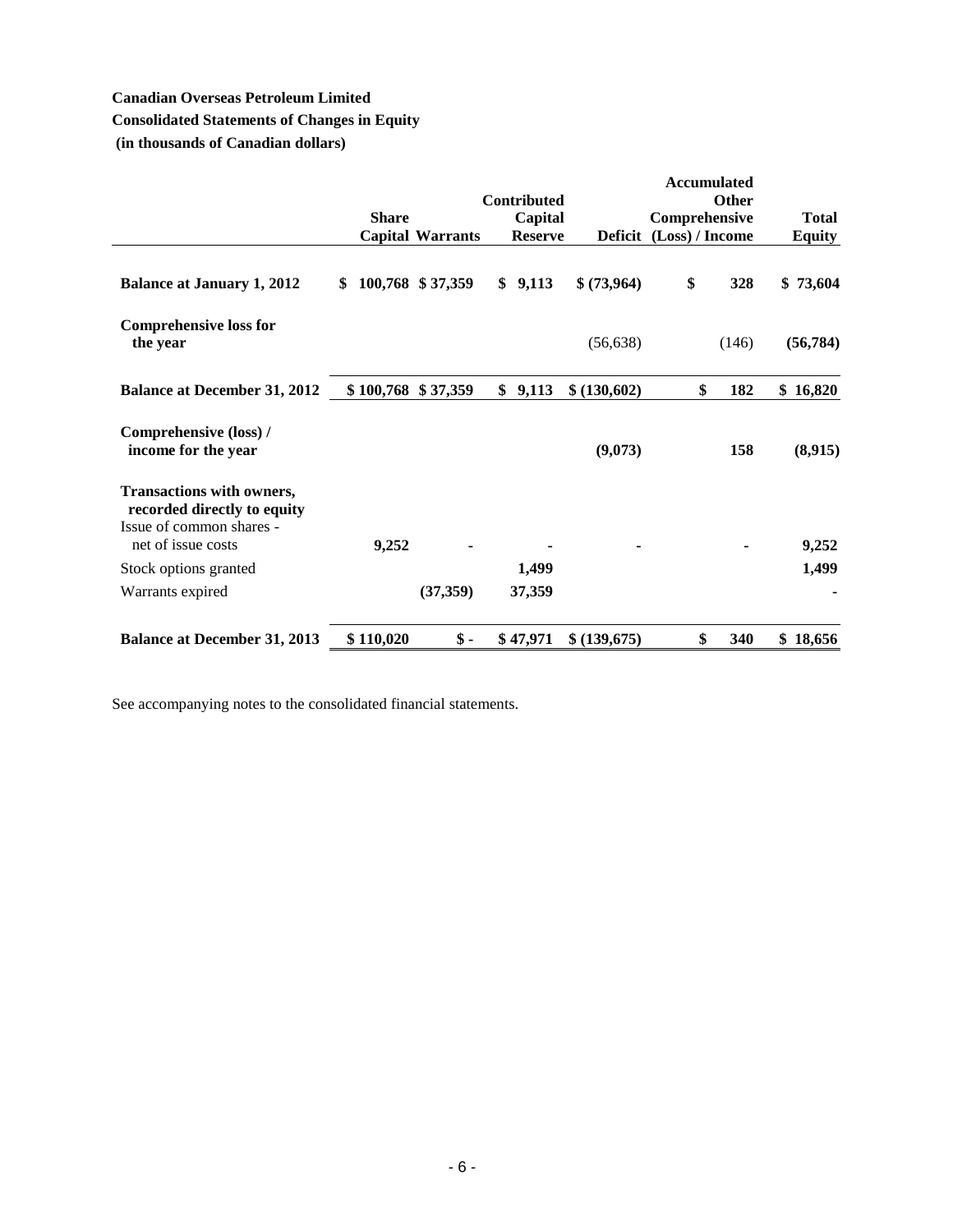# **Canadian Overseas Petroleum Limited Consolidated Statements of Cash Flows (in thousands of Canadian dollars)**

| For the years ended December 31                                                       | 2013           | 2012            |
|---------------------------------------------------------------------------------------|----------------|-----------------|
| <b>Cash Used In Operating Activities</b>                                              |                |                 |
| Loss                                                                                  | \$<br>(9,073)  | \$<br>(56, 638) |
| Subtract interest income                                                              | (25)           | (57)            |
| Add (subtract) non-cash items:                                                        |                |                 |
| Stock-based compensation                                                              | 1,499          |                 |
| Depreciation                                                                          | 63             | 54              |
| Exploration and Evaluation write off (note 6)                                         |                | 20,954          |
| Unrealized foreign exchange gain                                                      | (780)          | (106)           |
| Funds used in operations                                                              | (8,316)        | (35,793)        |
| Net change in non-cash working capital (note 16)                                      | 304            | (30, 458)       |
|                                                                                       | (8,012)        | (66, 251)       |
| <b>Financing Activities</b><br>Issuance of common shares, net of issue<br>costs       | 7,443<br>7,443 |                 |
| <b>Investing Activities</b>                                                           |                |                 |
| Additions to office equipment                                                         | (30)           | (45)            |
| Additions to Exploration and Evaluation assets                                        | (1,505)        | (360)           |
| Interest income                                                                       | 25             | 57              |
| Net change in non-cash working capital (note 16)                                      | 81             | (1, 125)        |
|                                                                                       | (1, 429)       | (1, 473)        |
| Decrease in cash and cash equivalents<br>during the year                              | (1,998)        | (67, 724)       |
| Effect of foreign exchange on cash and cash<br>equivalents held in foreign currencies | 8              | 174             |
| Cash and cash equivalents, beginning of year                                          | 4,374          | 71,924          |
| Cash and cash equivalents, end of year                                                | \$<br>2,384    | \$<br>4,374     |

See accompanying notes to the consolidated financial statements.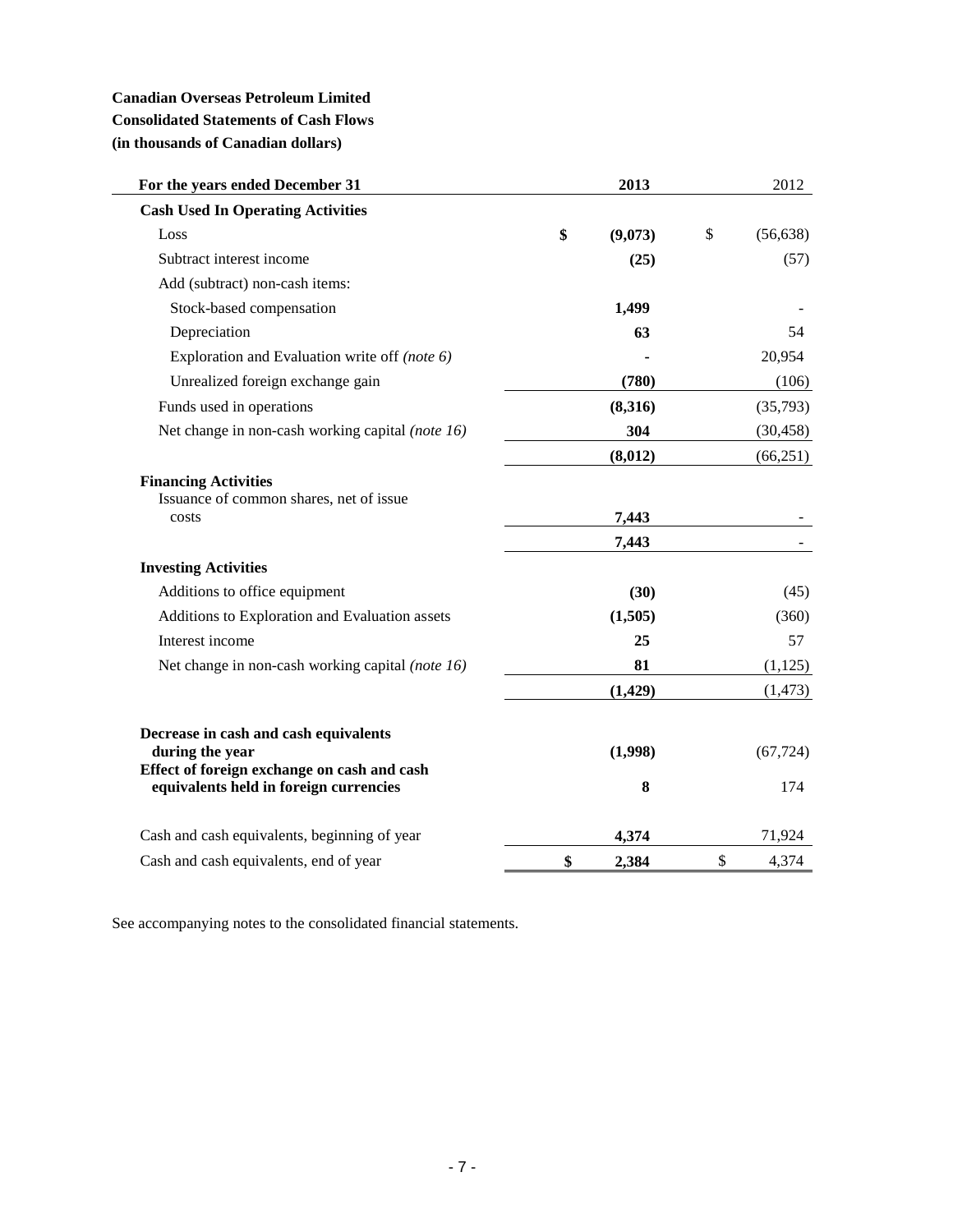### **1. NATURE OF OPERATIONS**

Canadian Overseas Petroleum Limited ("COPL" or the "Company"), is a widely-held publicly traded company incorporated and domiciled in Canada. The Company's common shares are traded on the TSX Venture Exchange in Canada and the London Stock Exchange in the UK. The Company's registered office is in Calgary, Alberta at  $400$ ,  $604 - 1$ <sup>st</sup> Street SW.

COPL and its subsidiaries are involved in the identification, acquisition, exploration and development of oil and natural gas offshore reserves. Currently the Company has the following subsidiaries, all of which are wholly-owned:

- COPL Technical Services Limited, which is involved in providing technical services to the COPL group of companies;
- Canadian Overseas Petroleum (UK) Limited ("COPL UK"), which conducts the Company's operations in the United Kingdom ("UK") North Sea;
- Canadian Overseas Petroleum (Bermuda Holdings) Limited and Canadian Overseas Petroleum (Bermuda) Limited ("COPL B"), which were created in May 2011 to conduct anticipated operations in offshore Liberia;
- COPL New Zealand Limited, which was incorporated in New Zealand ("NZ") on November 8, 2012; and
- Canadian Overseas Petroleum (Nigeria) Limited, which was incorporated in Bermuda on October 17, 2013.

### **2. BASIS OF PREPARATION AND GOING CONCERN**

#### *Basis of Preparation and Compliance*

The Company's consolidated financial statements for the years ended December 31, 2013 and 2012 have been prepared in accordance with International Financial Reporting Standards ("IFRS").

The Company's consolidated financial statements have been prepared on an historical cost basis, except for certain financial assets and liabilities that have been measured at fair value.

These consolidated financial statements are presented in Canadian dollars, which is the Company's functional currency. All financial information presented in tables has been rounded to the nearest thousand Canadian dollars except where otherwise indicated.

#### *Going Concern*

These consolidated financial statements are prepared on a going concern basis which assumes that the Company will be able to realize its assets and discharge its liabilities in the normal course of business.

Currently, the Company does not have material cash inflows and/or adequate financing to develop profitable operations. The Company is pursuing exploration projects and contracts (notes  $6 \& 12$ ) that will require substantial additional financing before they are able to generate positive operating cash flows. Accordingly, the Company's continued successful operations are dependent on its ability to obtain additional financing. There is no assurance that the Company will be able to obtain adequate financing in the future or that such financing will be obtained on terms advantageous to the Company. With no assurance such financing will be obtained in 2014, there is a significant doubt that the Company will be able to continue as a going concern. These consolidated financial statements do not give effect to adjustments that would be necessary to the carrying values and classifications of assets and liabilities should the Company be unable to continue as a going concern.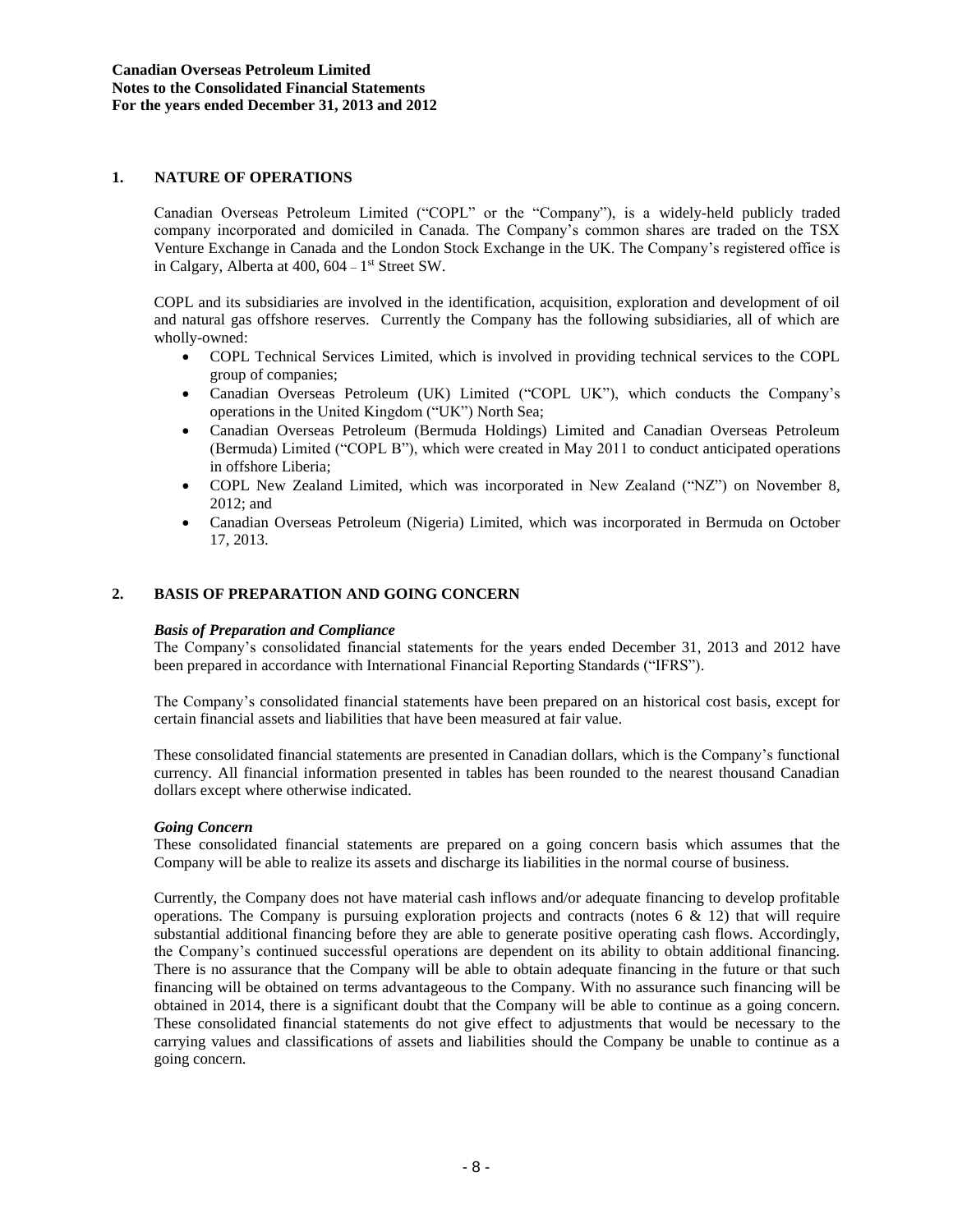### **2. BASIS OF PREPARATION AND GOING CONCERN (continued)**

The consolidated financial statements were authorized for issue by the Company's Board of Directors on April 16, 2014.

### **3. SIGNIFICANT ACCOUNTING POLICIES**

### *Basis of consolidation*

The consolidated financial statements include the financial statements of COPL and its subsidiaries.

Subsidiaries are fully consolidated from the date of acquisition, being the date on which the Company obtains control, and continue to be consolidated until the date that such control ceases. All intercompany transactions and balances have been eliminated on consolidation.

### *Cash and Cash Equivalents*

Cash and cash equivalents include cash held at banks, bankers' acceptances, short-term deposits with a maturity of three months or less, and credit card deposits.

### *Office Equipment*

Office furniture and equipment are recognized at purchase price net of depreciation, which is calculated on a straight line basis over estimated useful life.

### *Foreign Currency Translation*

The consolidated financial statements are presented in Canadian dollars, which is currently the Company's functional and reporting currency.

Transactions denominated in foreign currencies are translated at the exchange rate prevailing on the transaction date. At each period end, monetary assets and liabilities denominated in a foreign currency are translated at the exchange rate prevailing at the period end date. All differences are recognized in net earnings. Non-monetary assets, liabilities and transactions denominated in a foreign currency and measured at historical cost are translated at the exchange rate in effect at the transaction date. Non-monetary items measured at fair value are translated using the exchange rates at the date when the fair value was determined.

For the purpose of consolidation, assets and liabilities of foreign subsidiaries are translated using the exchange rate prevailing at the period end date. The statements of comprehensive loss and cash flows are translated using the average exchange rates for the period. Foreign exchange differences resulting from such transactions are recorded in Shareholders' Equity as accumulated other comprehensive income. As at December 31, 2013, accumulated other comprehensive income is composed solely of foreign currency translation adjustments.

#### *Revenue Recognition*

Third party service revenue is recognized at contractual amounts as the related services are provided. The Company recognizes interest income as it is earned.

#### *Pre-License Costs*

The Company expenses amounts incurred in the evaluation and development of potential business ventures until the related business arrangements are consummated. The costs incurred prior to the award of oil and gas licenses, concessions and other exploration rights are recognized as an expense in the period incurred.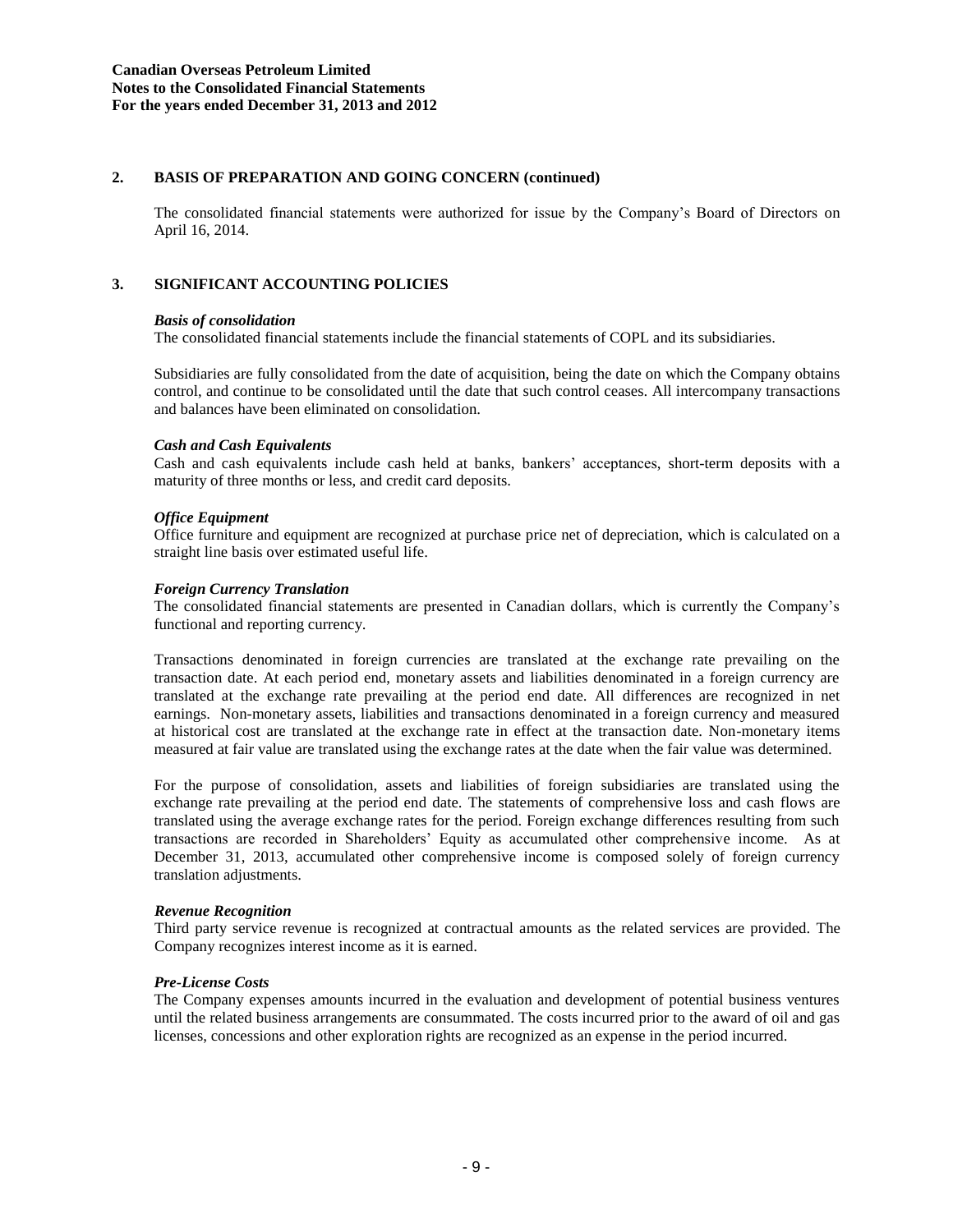### **3. SIGNIFICANT ACCOUNTING POLICIES (continued)**

### *Exploration and Evaluation ("E&E")*

The cost of exploring, appraising and evaluating oil and gas properties, including costs of farming into or acquiring the rights to explore, geological and geophysical studies, seismic data and modeling, exploration and/or appraisal drilling and directly related overheads are capitalized and classified as intangible E&E assets. These costs are accumulated in cost centers by field or project in anticipation of future allocation to Cash Generating Units.

E&E assets are not amortized prior to the conclusion of appraisal activities. Once active exploration is completed, commercial reserves are discovered and the project is approved for development, E&E assets related to particular projects will be reclassified to development and production assets and the carrying amounts will be assessed for impairment and adjusted (if appropriate) to their estimated recoverable amounts. If commercial reserves are not discovered, the E&E asset is written off to exploration expenses in the statement of comprehensive loss.

The E&E phase of a particular project is completed when either the technical feasibility and commercial viability of extracting oil or gas are demonstrable for the project or there is no prospect of a positive outcome for the project.

#### *Jointly Controlled Assets and Operations*

The Company's oil and gas activities are carried out jointly with other partners through farm-in agreements and joint operating agreements. The Company accounts for its proportionate share of the results, assets and liabilities related to these operations.

### *Stock-Based Compensation*

The Company issues equity-settled stock options to its employees, directors and consultants and follows the fair value method of accounting. A Black-Scholes option-pricing model is used to determine the fair value of the award at the time the options are granted. The related expense is charged to the statement of comprehensive loss with a corresponding increase in equity as contributed capital reserve over the vesting term. Consideration received on the exercise of an option is credited to share capital, along with the related stock-based compensation previously recognized in contributed capital reserve.

#### *Leases*

Rent payable for assets under operating lease is charged to the statement of comprehensive loss on a straightline basis over the lease term.

### *Per Share Data*

Basic net income (loss) per share is calculated using the weighted average number of shares outstanding during the year. The treasury stock method is used to calculate diluted earnings per share. This method assumes that only in-the-money stock options and warrants are exercised and that any proceeds would be used to purchase common shares at the average market price during the year.

#### *Financial Instruments*

All financial instruments are initially recognized at fair value on the statement of financial position. The Company has classified each financial instrument into one of the following categories: financial assets and liabilities at Fair Value Through Profit and Loss ("FVTPL"), loans and receivables, financial assets availablefor-sale, financial assets held-to-maturity and other financial liabilities. Subsequent measurement of financial instruments is based on their classification.

Financial assets and liabilities at FVTPL are subsequently measured at fair value with changes in those fair values recognized in net earnings. Financial assets "available-for-sale" are subsequently measured at fair value with changes in fair value recognized in other comprehensive income, net of tax.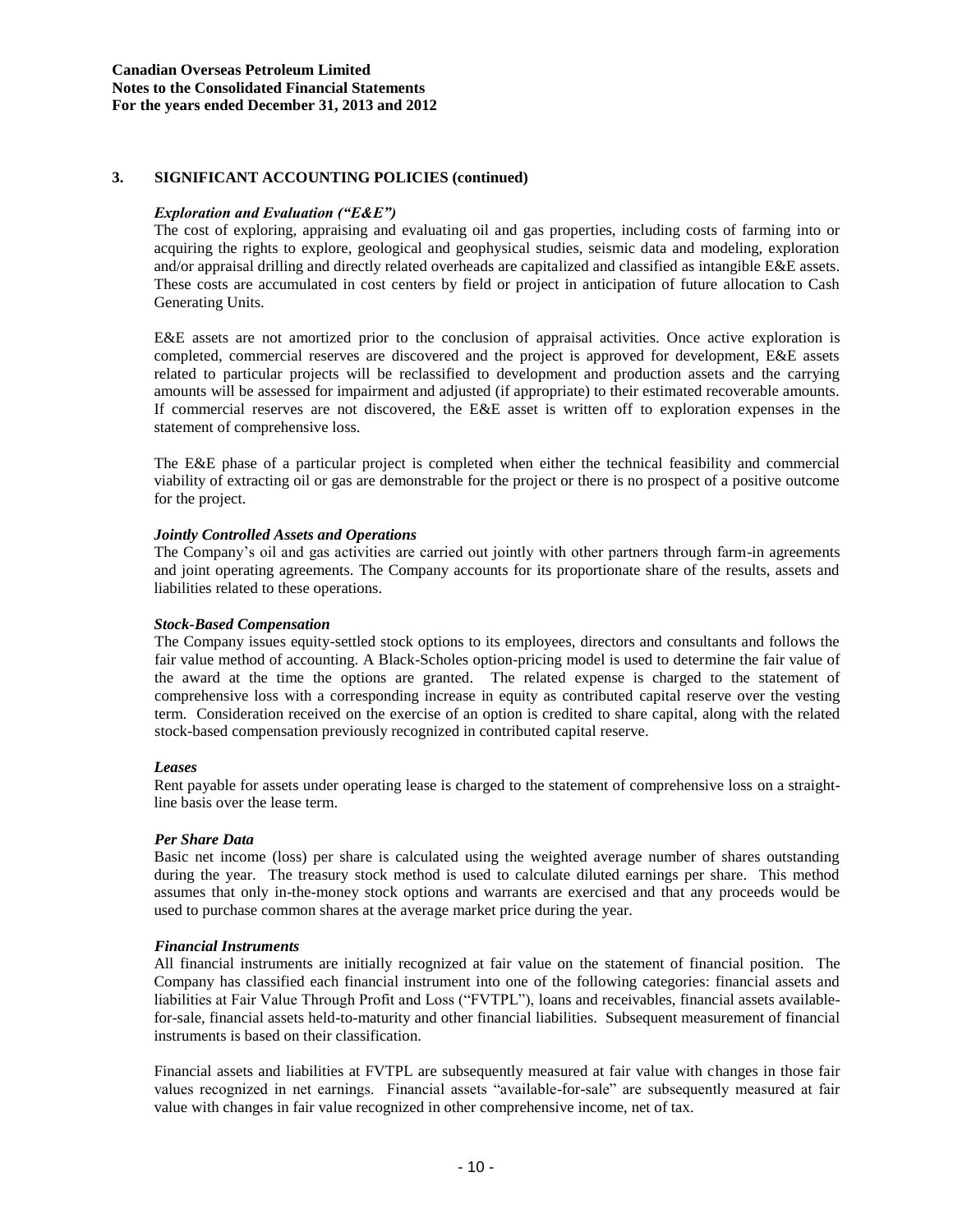### **3. SIGNIFICANT ACCOUNTING POLICIES (continued)**

### *Financial Instruments (continued)*

Financial assets "held-to-maturity", "loans and receivables" and "other financial liabilities" are subsequently measured at amortized cost using the effective interest method.

The Company determines the classification of its financial instruments at initial recognition and where allowed and appropriate, re–evaluates this designation at each financial year end.

### *Deferred Income Tax*

The Company uses the liability method of accounting for income taxes, whereby deferred income tax assets and liabilities are recognized based on temporary differences between the tax basis of assets and liabilities and their carrying amount in the consolidated financial statements, and for unused tax loss carry-forwards.

Deferred tax assets and liabilities are measured using tax rates that have been enacted or substantively enacted at the statement of financial position date.

Deferred income tax assets are recognized only to the extent it is probable that taxable profit will be available to utilize the associated tax deductions.

Deferred income tax assets and deferred income tax liabilities are offset, if a legally enforceable right exists to offset current tax assets against current income tax liabilities and the deferred income taxes relate to the same taxable entity and the same tax jurisdiction.

### *Significant accounting judgments and estimates*

The preparation of financial statements in accordance with IFRS requires management to make estimates and assumptions and to use judgment that affects the reported amounts of assets, liabilities, revenues and expenses. Estimates and judgments are continuously evaluated and are based on management's experience and other factors, including expectations of future events that are believed to be reasonable under the circumstances. Accordingly, actual results may differ from those estimated amounts and differences may be material.

In particular, significant areas of estimation uncertainty considered by management in preparing the consolidated financial statements are:

- Stock-based compensation and warrants the amounts recorded in respect of stock options and share purchase warrants granted are based on the Company's estimation of their fair value, calculated using assumptions regarding the life of the option or warrant, interest rates and volatility. By their nature, these estimates and assumptions are subject to uncertainty, and the actual fair value of options or warrants may differ at any time;
- Deferred income tax management assesses the likelihood that deferred income tax assets will be realized from future taxable earnings, the amount of which is subject to measurement uncertainty; and
- Provisions, commitments and contingent liabilities amounts recorded as provisions and amounts disclosed as commitments and contingent liabilities are estimated based on the terms of the related contracts and management's best knowledge at the time of issuing the consolidated financial statements. The actual results ultimately may differ from those estimates as future confirming events occur.

Significant judgments are involved in the determination of the functional currency of the subsidiaries and the time when exploration and evaluation assets are expected to be used for commercial production.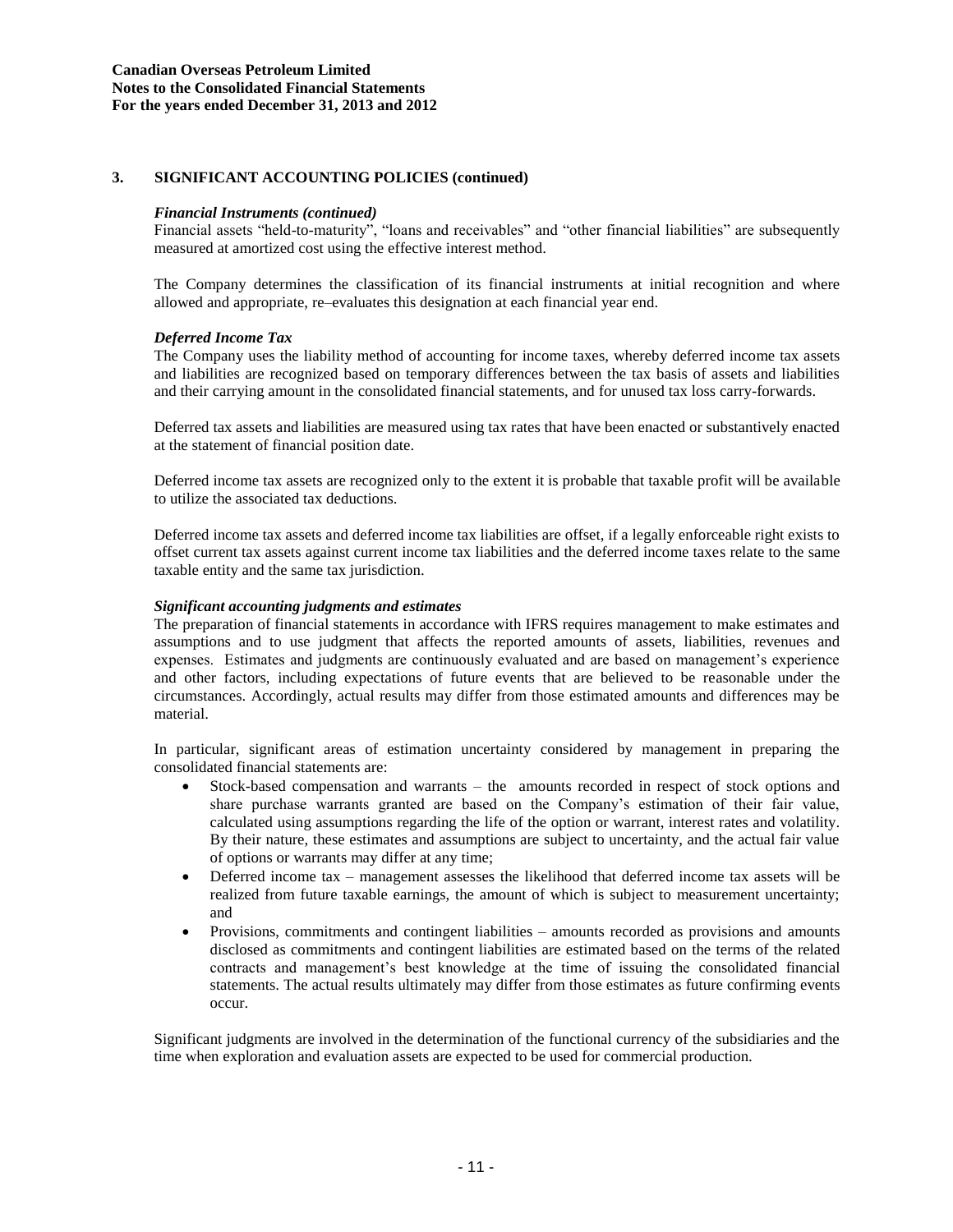### **3. SIGNIFICANT ACCOUNTING POLICIES (continued)**

### *Recently Adopted Accounting Standards*

As at January 1, 2013 the Company adopted the following standards for which the Company has assessed and determined there was no material impact on its financial results and financial position:

- IFRS 10, "Consolidated Financial Statements" which supersedes IAS 27 "Consolidation and Separate Financial Statements" and SIC-12 "Consolidation – Special Purpose Entities";
- IFRS 11, "Joint Arrangements";
- IFRS 12, "Disclosure of Interests in Other Entities"; and
- IFRS 13, "Fair Value Measurement".

### *Future Accounting Standards*

IFRS 9, "Financial Instruments" replaces IAS 39 "Financial Instruments: Recognition and Measurement", which replaces the current multiple classification and measurement models for financial assets and liabilities with a single model that has only two classifications: amortized cost and fair value. In November 2013, the IASB amended IFRS 9 to include the new general hedge accounting model which remains optional and allows more opportunities to apply hedge accounting. The full impact from adoption will not be known until completion of the standard and may have an impact on the Company's accounting for financial assets and liabilities. This standard has an effective date of January 1, 2018.

IAS 32 "Financial Instruments: Presentation" has been amended to clarify certain requirements for offsetting financial assets and liabilities. IAS 32 relates to presentation and disclosure and is not expected to have a material impact on the Company's consolidated financial statements.

| (\$000's)            | <b>December 31, 2013</b> | December 31, 2012 |       |
|----------------------|--------------------------|-------------------|-------|
| Cash                 | 2.114                    |                   | 2.914 |
| Bankers' Acceptances | ۰                        |                   | 1.199 |
| Credit card deposits | 270                      |                   | 261   |
|                      | 2.384                    |                   | 4.374 |

# **4. CASH AND CASH EQUIVALENTS**

Cash balances earn interest, whenever possible, at floating rates based on daily bank deposit rates. Bankers' Acceptances are made for periods varying between one and three months, depending on immediate cash requirements and earn interest at the respective Bankers' Acceptance rates.

Credit card deposits are bank deposits that cover the maximum credit limit available for corporate credit cards.

The fair value of cash and cash equivalents was \$2.4 million as at December 31, 2013 (\$4.4 million as at December 31, 2012). The Company deposits its cash with reputable Canadian and UK banks. The Company did not have any overdraft facilities in place as at December 31, 2013 and 2012.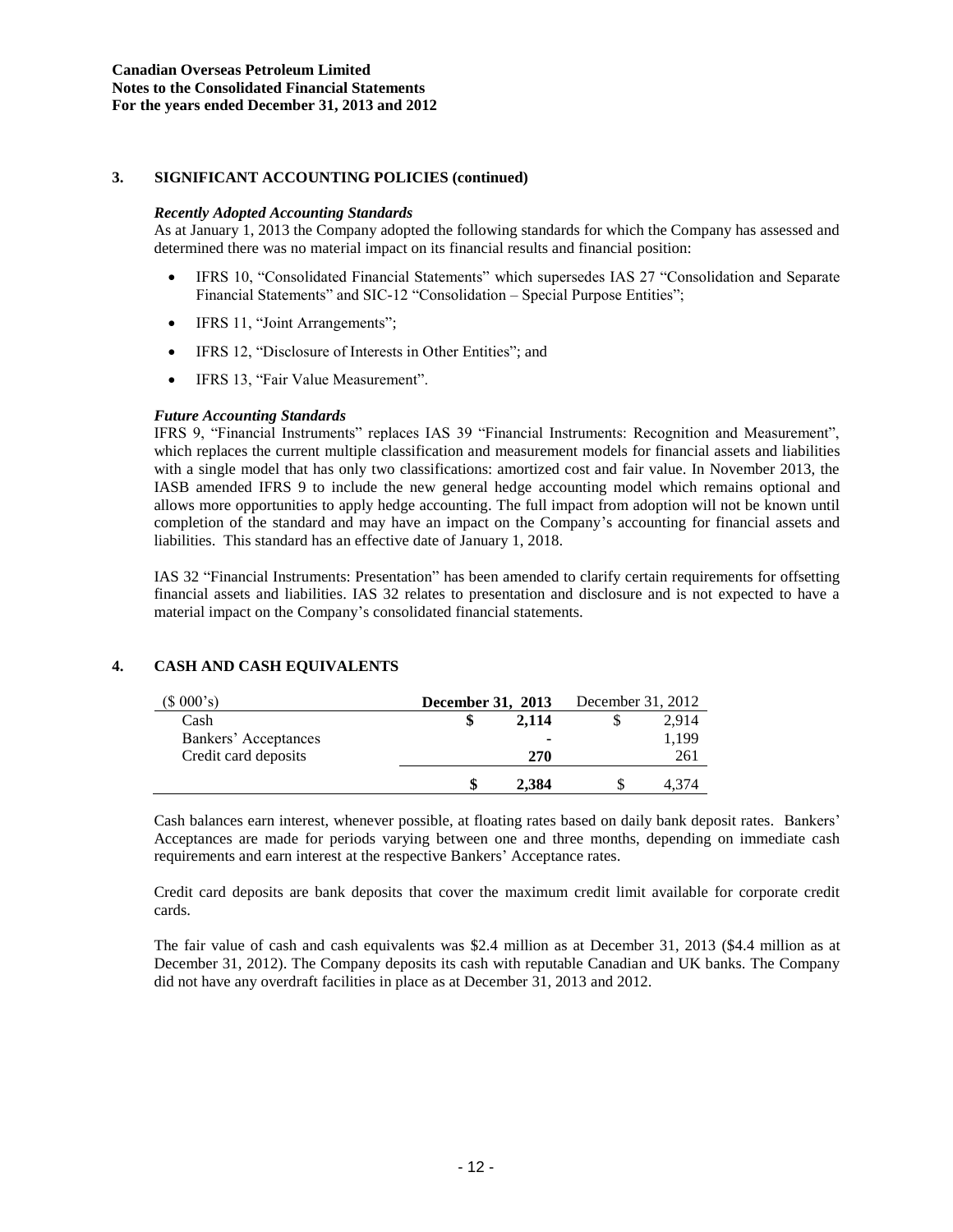### **5. DEPOSIT FOR SEISMIC DATA**

In May 2011, the Company (via its Bermuda subsidiary, COPL B) signed a Sale and Purchase Agreement ("PSPA") with Peppercoast Petroleum plc ("Peppercoast") to acquire a 100% interest in Block LB-13 offshore Liberia, for which closure was subject to several conditions, including approval from the Liberian government. As part of this transaction, the Company also entered into a number of contractual arrangements in respect of a 3D seismic survey for Block LB-13. A deposit of US\$15.0 million (approximately \$14.5 million at the time of payment and approximately \$14.9 million as at December 31, 2012) was made by the Company to settle Peppercoast's account payable for acquisition and processing of the 3D seismic survey, thereby satisfying Peppercoast's work obligations for the first phase of the Production Sharing Contract ("PSC") for Block LB-13. The Company also received a license agreement from TGS-Nopac Geological Company for a copy of the 3D seismic survey covering the 2,023 square kilometers of Block LB-13.

In addition, during the year ended December 31, 2013, the Company incurred \$0.5 million (2012 -\$2.2 million) of costs related to the transaction with Peppercoast, which are recognized as pre-license costs and expensed as incurred.

During 2013 the US\$15.0 million deposit has been reclassified as an addition to exploration and evaluation assets upon the completion of the PSPA transaction (discussed further in note 6).

|                                | UK           | <b>Liberia</b>           | <b>New Zealand</b> | <b>TOTAL</b> |
|--------------------------------|--------------|--------------------------|--------------------|--------------|
| $(S\ 000's)$                   |              |                          |                    |              |
| As at December 31, 2011        | \$<br>20,594 | \$<br>٠                  | ۰                  |              |
| <b>Additions</b>               | 360          | $\overline{\phantom{a}}$ | ۰                  |              |
| Writeoffs                      | (20, 954)    |                          |                    |              |
| As at December 31, 2012        | ۰            | ۰                        | ۰                  |              |
| <b>Additions</b>               |              | 872                      | 633                | 1,505        |
| Transfer of deposit for        |              |                          |                    |              |
| seismic data                   |              | 15,287                   |                    | 15,287       |
| Net effect of foreign exchange |              | 693                      | 17                 | 710          |
| As at December 31, 2013        |              | \$<br>16.852             | 650                | 17,502       |

# **6. EXPLORATION AND EVALUATION ASSETS**

### *Liberia*

On April 5, 2013, the closing and completion of previously announced transactions between the Company's subsidiary COPL Bermuda occurred; first with Peppercoast Petroleum plc ("Peppercoast"), and second with ExxonMobil Exploration and Production Liberia Limited ("ExxonMobil"). The closing of the transactions followed the ratification of the PSC, governing Block LB-13 offshore Liberia, by the Liberian Legislature. The Company was obliged to repay USD\$7.2 million to ExxonMobil within 75 days of closing in respect of closing payments made by ExxonMobil to the Government of Liberia on behalf of COPL Bermuda, failing which an interest in the license was to be transferred to ExxonMobil. The Company did not make the payment of USD\$7.2 million to ExxonMobil and as a result, the Company holds a 17% working interest in Block LB-13, with the remaining 83% being held by ExxonMobil, who is the operator under this license.

\$16.9 million recognized as exploration and evaluation assets mainly represent the Canadian dollar equivalent of US\$15.0 million for 3D seismic conducted on Block LB-13.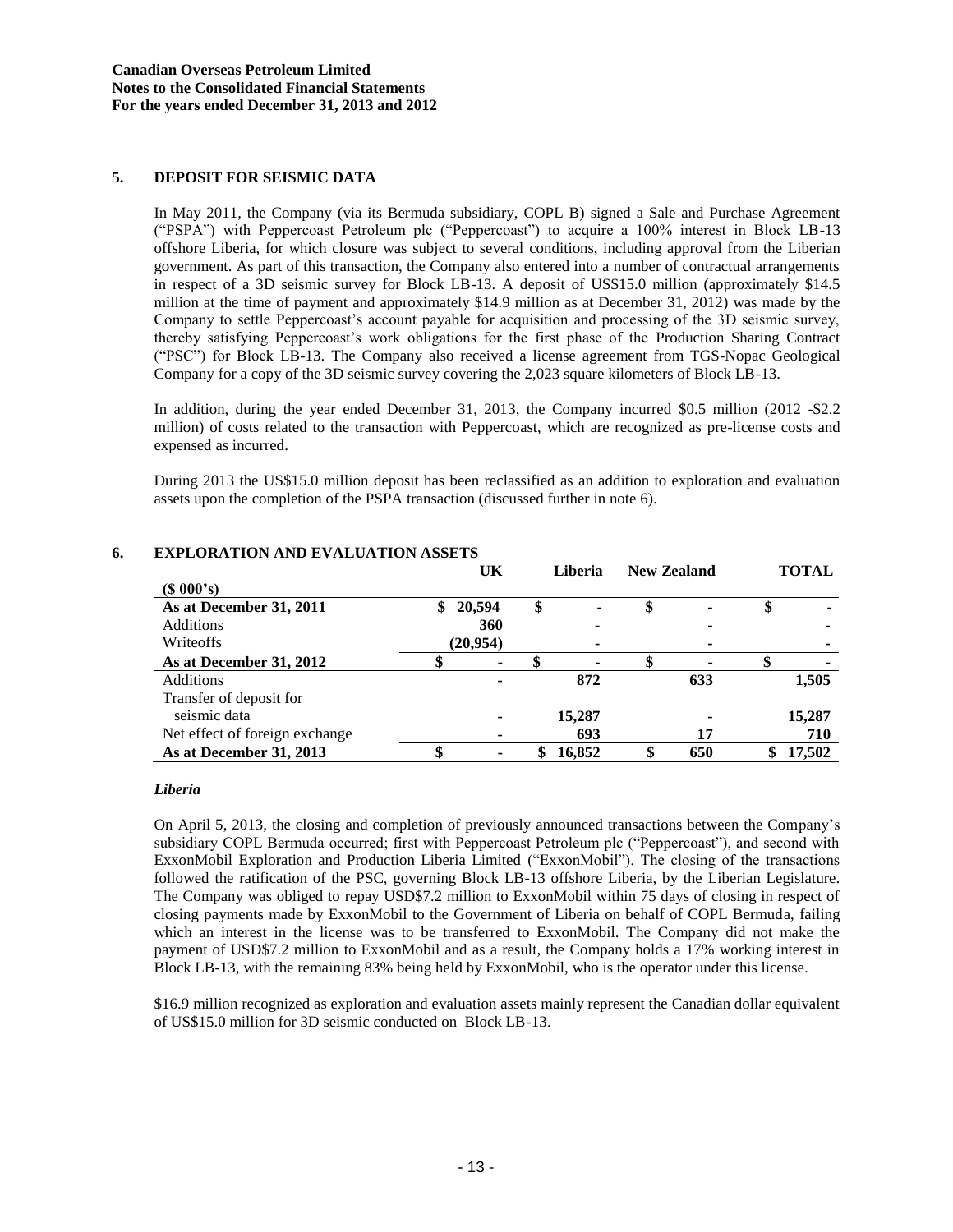### **6. EXPLORATION AND EVALUATION ASSETS (continued)**

### *UK*

In 2012, the Company wrote off exploration and evaluation assets of \$21.0 million related to the Fulla exploration project of Block 206/5a in the UK North Sea. Although the Fulla exploration well drilled in late 2011 encountered an oil column, further analysis revealed that a development of the existing discovery is not commercially viable and that there is insufficient upside potential to conduct further exploration/appraisal work. In October 2012, the operator confirmed its intent to relinquish the license.

Costs of \$8.5 million in 2012 and a recovery of \$72,000 in 2013 related to the Bluebell prospect were recorded as exploration expenses as the well drilled in March 2012 was not successful.

# **7. ACCOUNTS PAYABLE AND ACCRUED LIABILITIES**

| (\$000's)                  | 2013  | 2012  |
|----------------------------|-------|-------|
| Trade payables             | 1,307 | 1,774 |
| Joint venture payables     | 292   | 944   |
| <b>Accrued liabilities</b> | 238   | 462   |
| Other                      | 22    | 14    |
| <b>Total</b>               | 1.859 | 3.194 |

### **8. LOSS ON UK CONTRACTS**

In 2012, the Company recognized a loss on UK contracts of approximately \$0.2 million related to a termination of a Sale and Purchase Agreement ("SPA") with BG International Limited ("BG") in respect of Block 23/21 Rest of Block Shallow (Newt, Lower Toad, West Columbus and Upper Toad prospects) and Block 22/15 (the Esperanza prospect and Banks discovery). In addition in 2012, the Company had writtenoff cash held in escrow with BG (as part of the SPA with BG) of approximately \$16.1 million, further to the UK High Court of Justice ruling for the escrow agent to release the funds to BG.

During the third quarter of 2013, the Company and BG signed a Settlement Deed and Release agreement which confirmed that the parties had reached a full and final settlement of the dispute and agreed to dismiss legal proceedings. As a result, the Company has no further costs/losses to be recognized in respect of the dispute with BG, other than the Company's legal expenses related to the dispute and the settlements, which are included in general and administrative costs for the period ended December 31, 2013.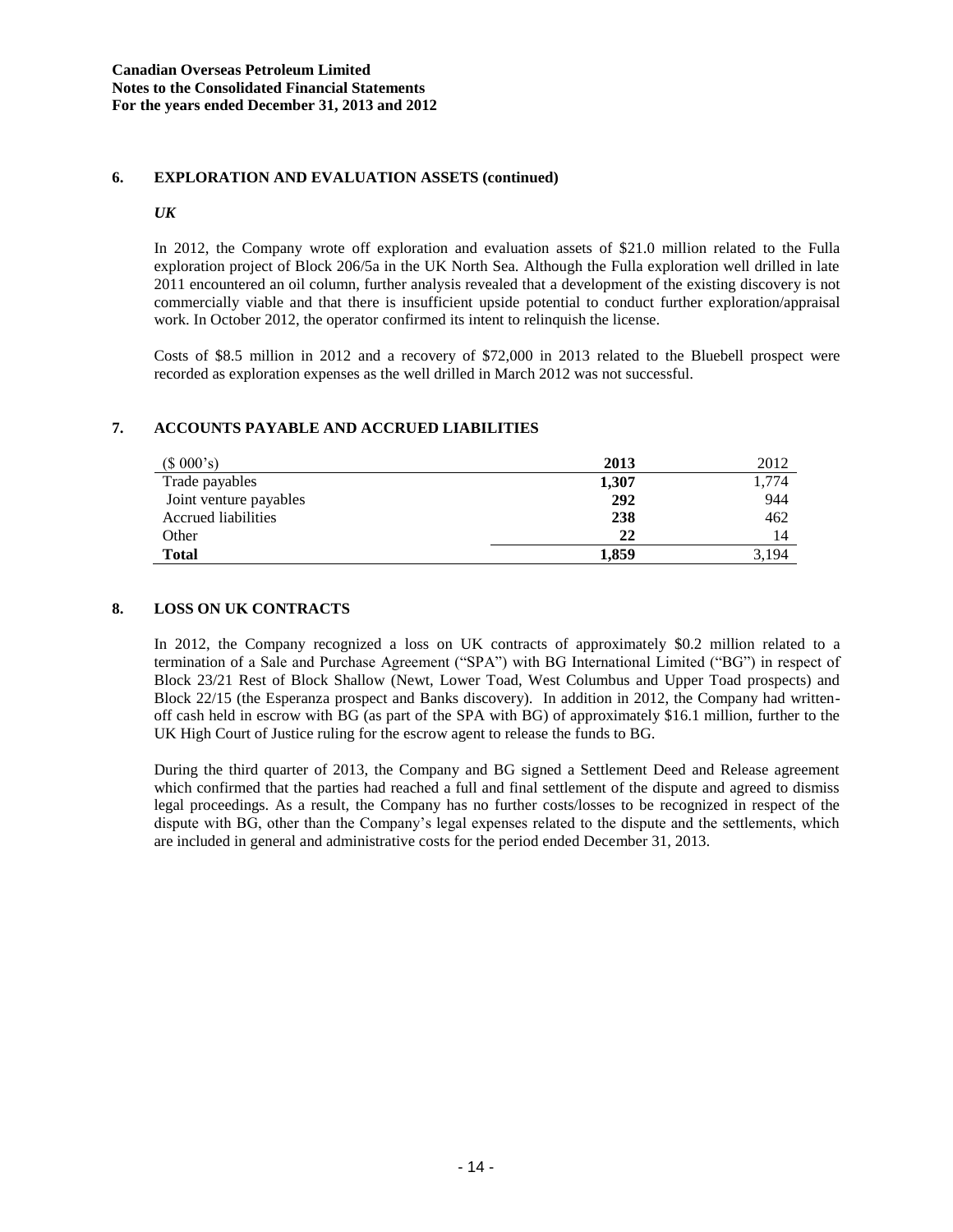### **9. SHARE CAPITAL**

#### **a) Authorized and Issued Common Shares**

### Authorized

An unlimited number of common voting shares (the "Common Shares") without nominal or par value and an unlimited number of preferred shares, issuable in series.

### Issued

The issued share capital is as follows:

|                                                       | Number of<br><b>Common Shares</b> | Amount    |
|-------------------------------------------------------|-----------------------------------|-----------|
| <b>Balance, December 31, 2012 and 2011</b>            | 284,016,939                       | \$100,768 |
| Issued pursuant to public offering on July 25th       | 30,000,000                        | 6,000     |
| Issued pursuant to public offering on August 28th     | 12,311,000                        | 2,462     |
| Issued pursuant to settlement of debt on December 3rd | 7.389.781                         | 1,810     |
| Share issue costs                                     |                                   | (1,020)   |
| Balance, December 31, 2013                            | 333,717,720                       | \$110,020 |

On July 4, 2013, the Company filed a short form prospectus for a public offering (the "Offering") of its common shares at a price of \$0.20 per share to raise a minimum of \$6.0 million and up to maximum of \$10.0 million of gross proceeds. The closing of the Offering took place in two parts, as follows:

- on July 25, 2013, the Company closed the offering of 30,000,000 common shares issued at \$0.20 per share for gross proceeds of \$6.0 million, and
- on August 28, 2013, the Company closed the offering of 12,311,000 common shares issued at \$0.20 per share for gross proceeds of approximately \$2.5 million.

The agents were paid cash commission of approximately \$0.6 million, representing 6.5% of the gross proceeds of the Offering. Other expenses related to the Offering amounted to approximately \$0.4 million.

On December 3, 2013 the Company entered into a shares for debt agreement (the "Agreement") with a service provider/creditor (the "Creditor"). Pursuant to the Agreement the Company issued to the Creditor an aggregate of 7,389,781 common shares at a deemed price of \$0.245 per common share. The total amount settled by the Agreement was \$1.81 million. The Company decided to satisfy this outstanding indebtedness with common shares to preserve its cash for operations. Common shares issued to the Creditor are subject to a four-month hold period from the settlement date.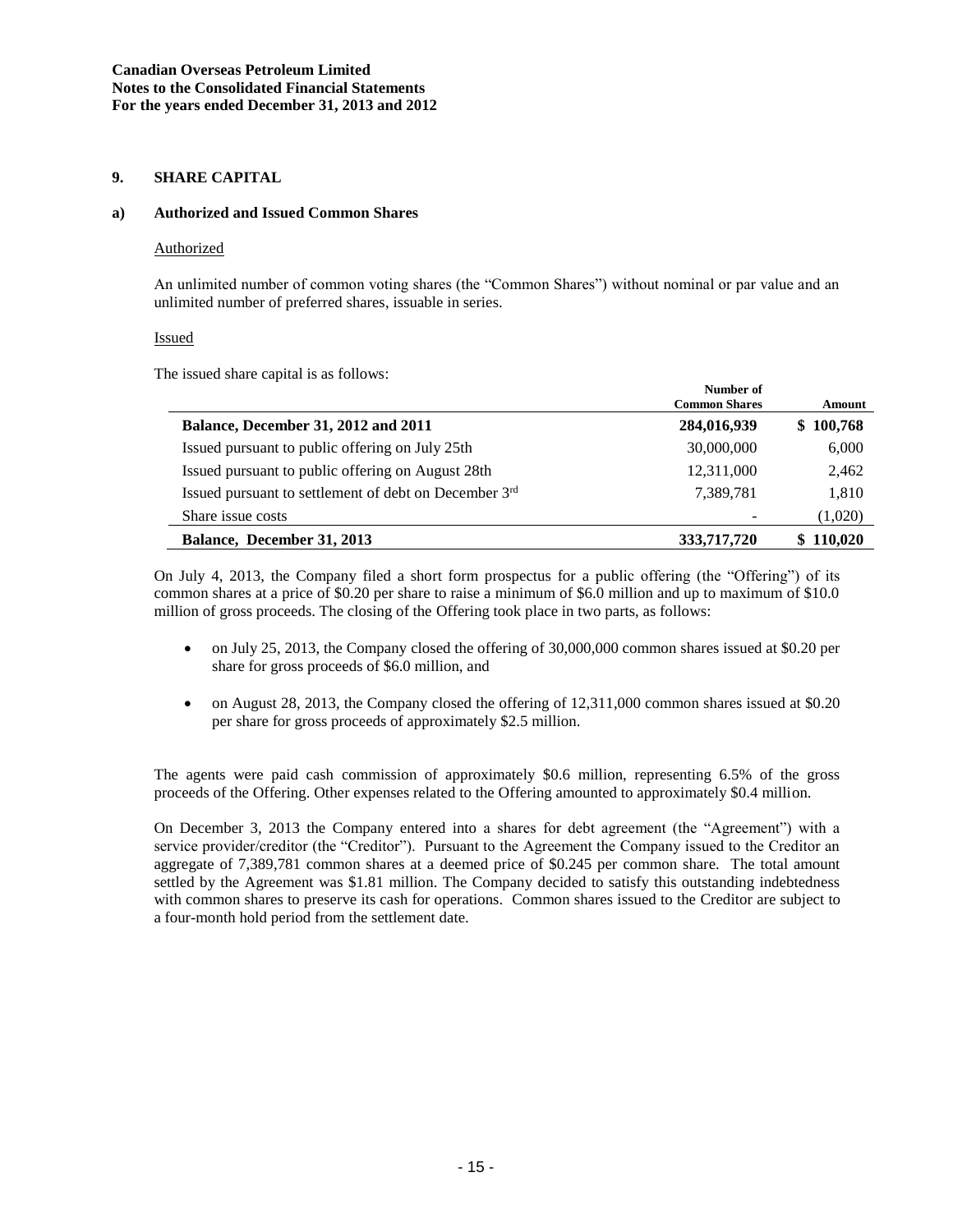### **9. SHARE CAPITAL (continued)**

### **b) Warrants**

There were no warrants issued and/or exercised during the year ended December 31, 2013 and the year ended December 31, 2012. A summary of the Company's share purchase warrants outstanding at December 31, 2013 is as follows:

|                                      |                       | 2013                                 |      |                              | 2012 |                                      |  |
|--------------------------------------|-----------------------|--------------------------------------|------|------------------------------|------|--------------------------------------|--|
|                                      | Number of<br>Warrants | Wt. Avg.<br><b>Exercise</b><br>Price |      | Number of<br><b>Warrants</b> |      | Wt. Avg.<br><b>Exercise</b><br>Price |  |
| Balance, beginning of year<br>Issued | 129,949,000<br>۰      | \$                                   | 0.65 | 145,549,000                  | \$   | 0.63<br>$\blacksquare$               |  |
| Exercised<br>Expired                 | -<br>(129, 949, 000)  |                                      | 0.65 | (15,600,000)                 |      | $\blacksquare$<br>0.50               |  |
| Balance, end of year                 | $\blacksquare$        | ¢<br>æ                               |      | 129,949,000                  | \$   | 0.65                                 |  |

#### **c) Incentive Stock Options**

The Company has a stock option plan where the number of common shares reserved under the plan shall not exceed 10% of the issued and outstanding common shares and the number reserved for any one individual may not exceed 5% of the issued and outstanding shares. Exercise prices for stock options granted are determined by the closing market price on the day before the date of grant.

During 2013, the Company granted to its directors, officers, employees and consultants the following stock options, which vest immediately and expire five years from date of grant:

• On November 19, 2013 – 11,025,000 stock options to acquire common shares at an exercise price of \$0.23. The related stock-based compensation expense of \$1.5 million has been recognized in the statement of comprehensive loss.

The fair value of each option granted was estimated on the date of grant using a Black-Scholes option pricing model with the following assumptions:

|                               | 2013 |
|-------------------------------|------|
| Risk-free interest rate       | 1.2% |
| Weighted average life (years) | 4.0  |
| Expected volatility           | 81%  |
| Expected dividend yield       | 0%   |

During the year ended December 31, 2013, 270,000 stock options granted to employees forfeited (during the year ended December 31, 2012 – 1,500,000), as they no longer provide services to the Company.

No stock options were exercised during the years ended December 31, 2013 and 2012.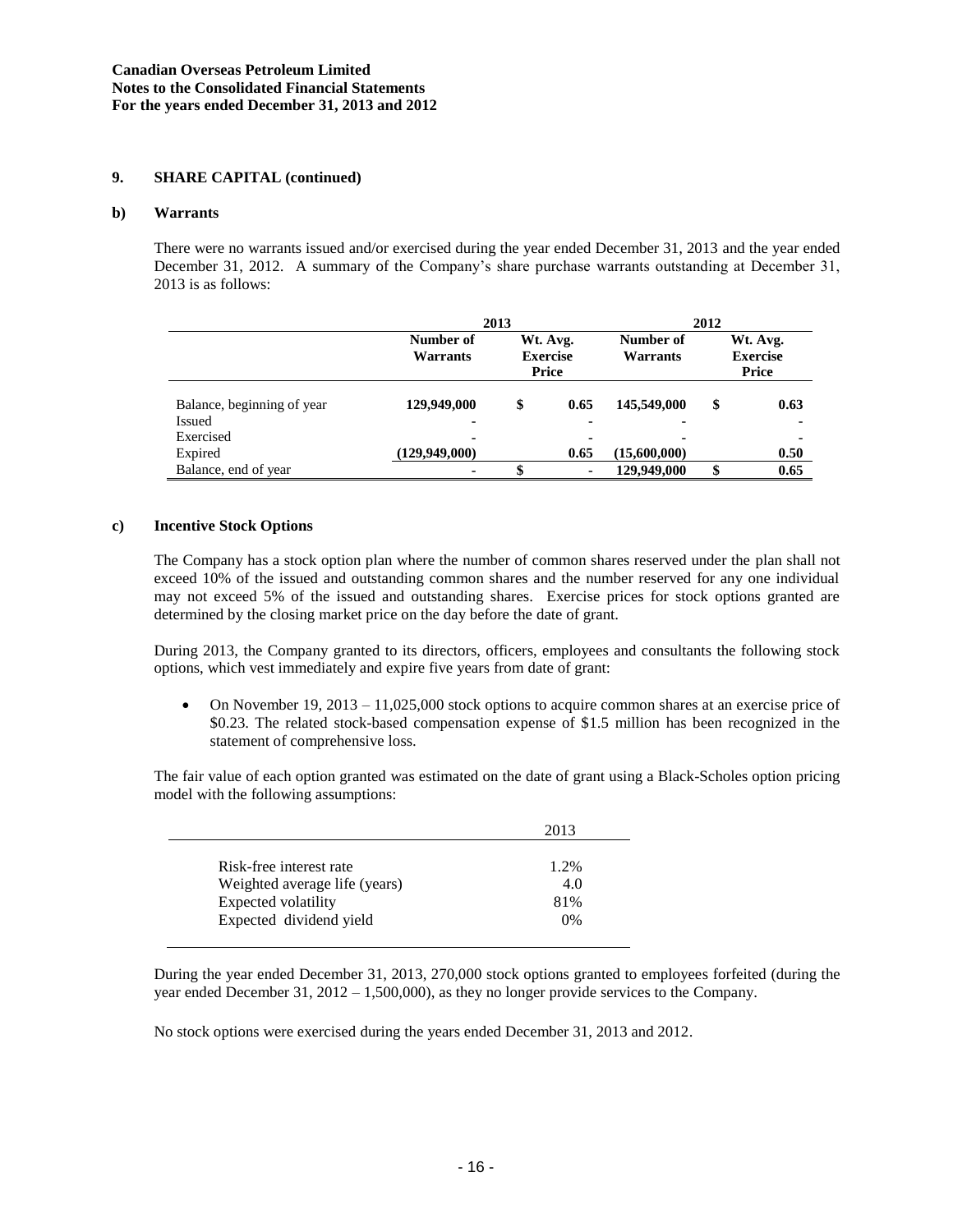### **9. SHARE CAPITAL (continued)**

### **c) Incentive Stock Options (continued)**

As at December 31, 2013, a total of 31,320,000 stock options to purchase common shares are outstanding, having a weighted average exercise price of \$0.51 per share with a remaining weighted average contractual life of 3.01 years. Changes to the Company's stock options are summarized as follows:

|                                                    | <b>Year ended</b><br><b>December 31, 2013</b> |                                      |                      | <b>Year ended</b><br><b>December 31, 2012</b> |    |                                      |
|----------------------------------------------------|-----------------------------------------------|--------------------------------------|----------------------|-----------------------------------------------|----|--------------------------------------|
|                                                    | Number of<br><b>Options</b>                   | Wt. Avg.<br><b>Exercise</b><br>Price |                      | Number of<br><b>Options</b>                   |    | Wt. Avg.<br><b>Exercise</b><br>Price |
| Balance, beginning of year<br>Granted<br>Forfeited | 20,565,000<br>11,025,000<br>(270,000)         | \$                                   | 0.67<br>0.23<br>0.77 | 22,065,000<br>(1,500,000)                     | S  | 0.67<br>0.66                         |
| Balance, end of year                               | 31,320,000                                    | ¢                                    | 0.51                 | 20,565,000                                    | \$ | 0.67                                 |
| Exercisable, end of year                           | 31,320,000                                    | \$                                   | 0.51                 | 20,565,000                                    | \$ | 0.67                                 |

# **10. CONTRIBUTED CAPITAL RESERVE AND WARRANTS**

| (\$000's)                                                                            | <b>December 31, 2013</b> |                          | December 31, 2012 |        |
|--------------------------------------------------------------------------------------|--------------------------|--------------------------|-------------------|--------|
| Contributed capital reserve:                                                         |                          |                          |                   |        |
| Balance, beginning of year<br>Stock-based compensation (note 9c)<br>Warrants expired | \$                       | 9,113<br>1,499<br>37,359 | \$                | 9,113  |
| Balance, end of year                                                                 |                          | 47,971                   |                   | 9,113  |
| Warrants:<br>Balance, beginning of year<br>Warrants expired                          | \$                       | 37,359<br>(37, 359)      | S                 | 37,359 |
| Balance, end of year                                                                 |                          |                          |                   | 37,359 |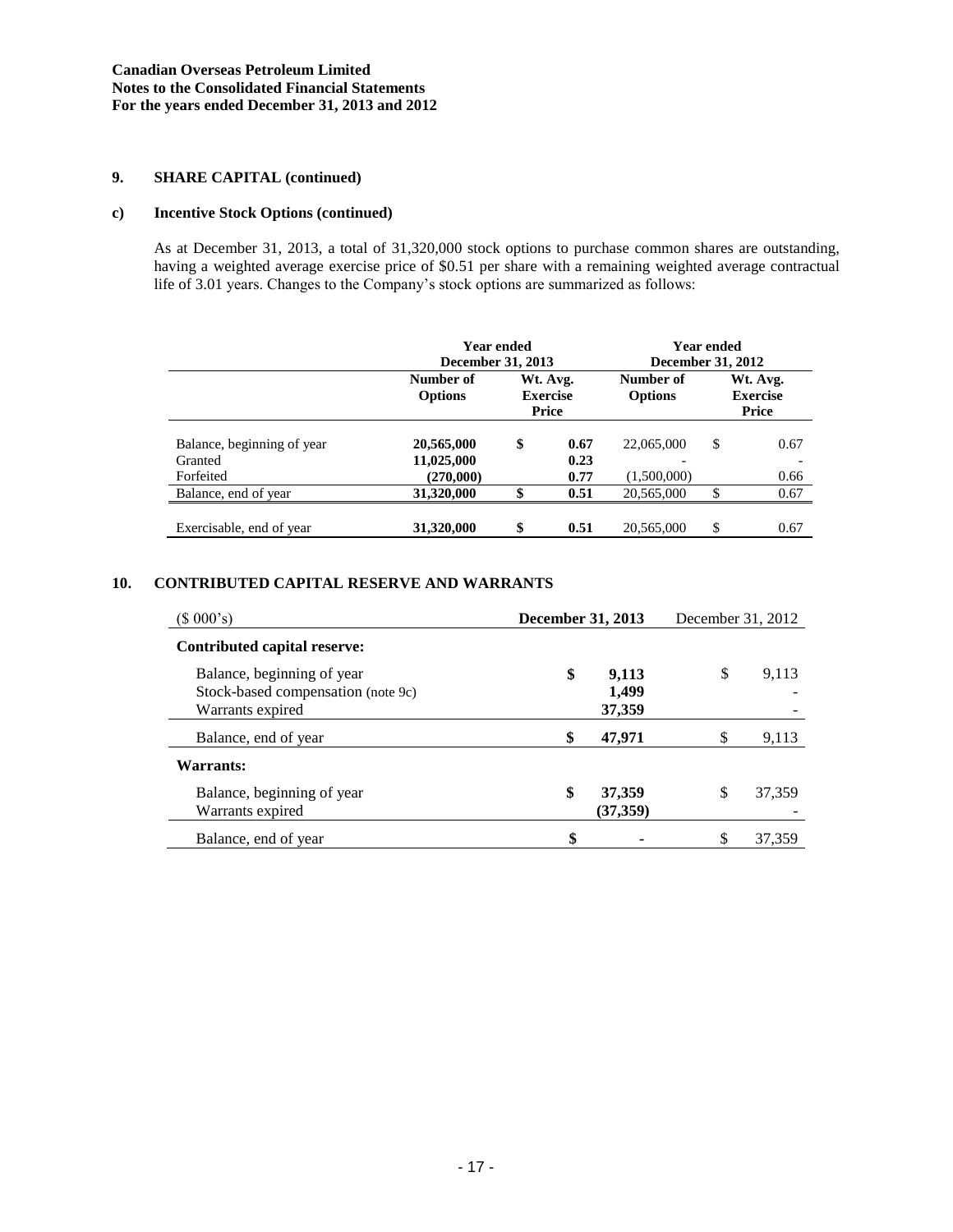### **11. DEFERRED INCOME TAX**

The tax effects of the temporary differences on deferred income tax assets (liabilities) are as follows:

| (\$000's)                                | 2013        | 2012        |
|------------------------------------------|-------------|-------------|
| Non-capital income tax losses            | \$<br>6,236 | \$<br>4,752 |
| Pre-trading expenses - UK                | 2,687       | 30,874      |
| Capital losses                           | 632         | 632         |
| Share issue costs                        | 910         | 1,140       |
| <b>Exploration and Evaluation assets</b> | 21,590      | 136         |
| Office equipment                         | 77          | 46          |
|                                          | 32,132      | 37,580      |
| Unrecognized tax benefits                | (32, 132)   | (37, 580)   |
| Deferred income tax assets (liabilities) | \$          | \$          |

The Company did not recognize a deferred tax asset as at December 31, 2013 or 2012, as currently, it is not expected that the assets will be recoverable in the foreseeable future.

The temporary differences associated with investments in subsidiaries, for which a deferred tax liability was not recognized amounted to \$26.3 million as at December 31, 2013 (2012 - \$26.3 million).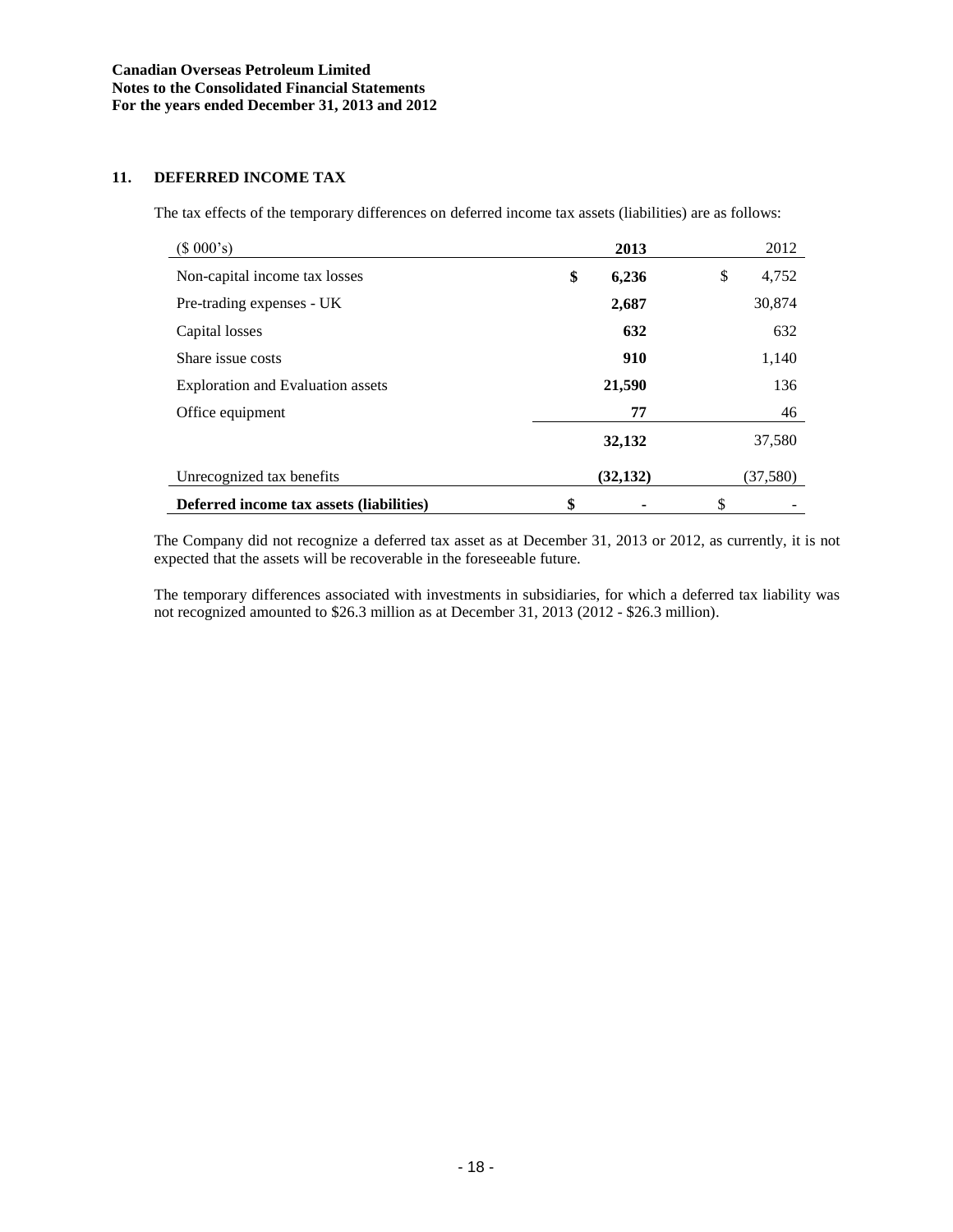### **11. DEFERRED INCOME TAX (continued)**

The provision for income taxes (recoveries) differs from the expected amounts using statutory income tax rates as follows:

| (\$000's)                                   |          | 2013     | 2012            |
|---------------------------------------------|----------|----------|-----------------|
| Loss                                        | \$       | (9,073)  | \$<br>(56, 638) |
| Income tax rates                            |          | $25.0\%$ | 25.0%           |
| Provision at statutory rates                |          | (2,268)  | (14,160)        |
| Tax rate differential (UK and Bermuda)      |          | 207      | (14,985)        |
| Non-deductible items:                       |          |          |                 |
| Stock-based compensation                    |          | 415      |                 |
| Items ineligible for supplementary charges  |          | 18       |                 |
| Other                                       |          | 285      | 236             |
| Share issue costs                           |          | (484)    | (434)           |
| Effect of tax rates changes (Canada and UK) |          |          | (1,292)         |
| Change in previously estimated tax pools    |          | 9,217    | 24,160          |
| Change in unrecognized tax benefits         | (5, 450) |          | 7,473           |
| Effect of foreign exchange                  |          | (1,940)  | (998)           |
| Deferred income tax provision (recovery)    | \$       |          | \$              |

As at December 31, 2013, the Company had approximately \$25.0 million (2012 - \$19.0 million) of non-capital losses, which can be applied against taxable income earned in Canada with the following expiry dates:

- \$4,000 on December 31, 2014
- **•** \$238,000 on December 31, 2026
- **•** \$253,000 on December 31, 2027
- **•** \$130,000 on December 31, 2028
- \$3,158,000 on December 31, 2029
- \$5,710,000 on December 31, 2030
- \$4,643,000 on December 31, 2031
- \$4,873,000 on December 31, 2032; and
- **\$5,933,000 on December 31, 2033.**

As at December 31, 2013, the Company also had capital losses of approximately \$5.1 million (2012 - \$5.1 million), which will carry forward indefinitely to reduce capital gains taxed in Canada.

In addition, the Company had cumulative pre-trading expenses in the UK as at December 31, 2013 of approximately \$4.3 million or GBP 2.5 million (2012 - \$49.8 million or GBP 30.8 million). These amounts will become non-capital losses within the next seven years if the Company obtains trading status in the UK, and these losses can be carried forward indefinitely against future income earned in the UK. If the Company does not obtain trading status the amounts will expire after seven years.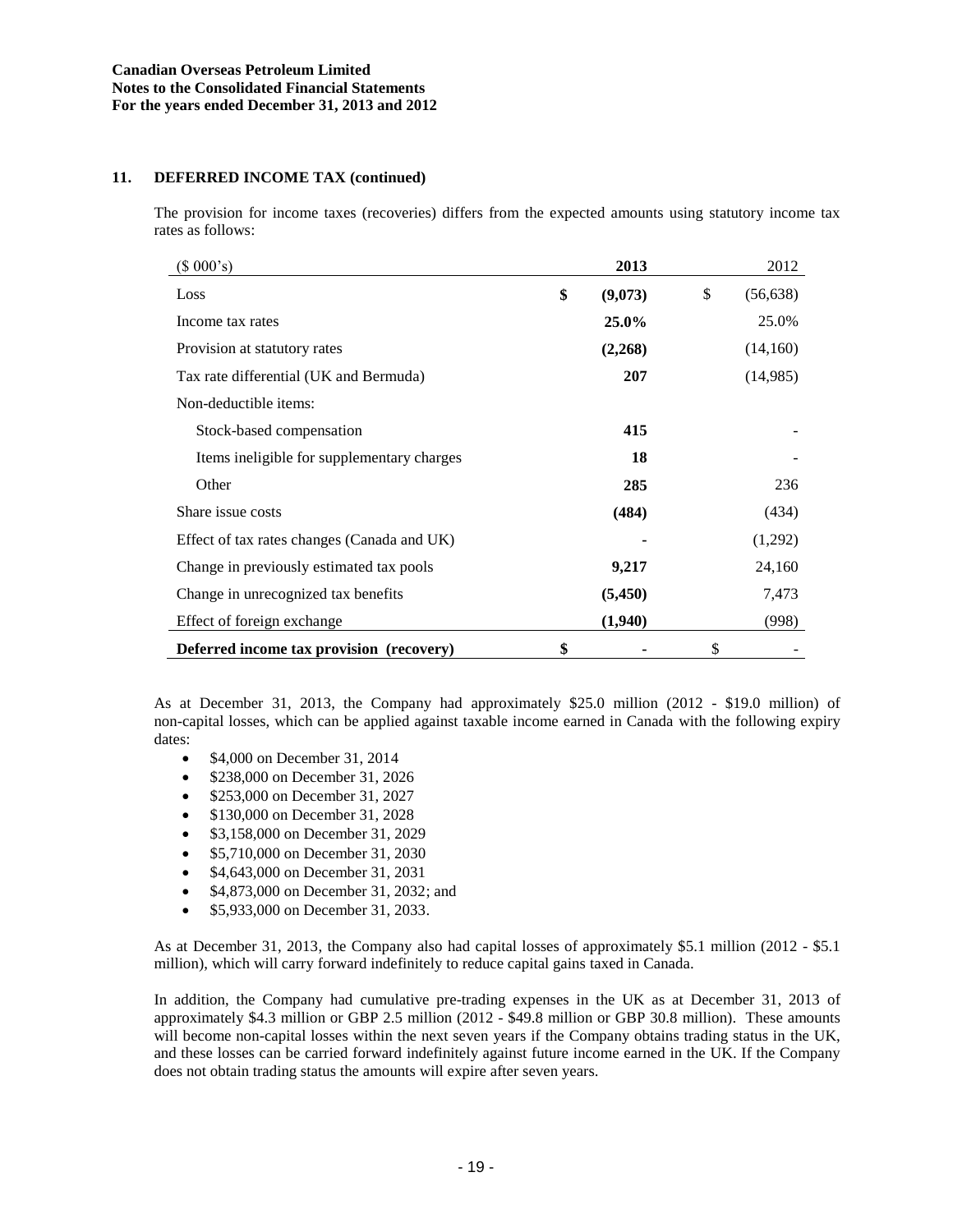### **12. COMMITMENTS AND CONTRACTUAL OBLIGATIONS**

As at December 31, 2013, the Company has the following commitments:

| (S 000's)                  | <b>Total</b> | Less than<br><b>One Year</b> | <b>One to Three</b><br><b>Years</b> | <b>Four to Five</b><br><b>Years</b> | <b>After Five</b><br><b>Years</b> |
|----------------------------|--------------|------------------------------|-------------------------------------|-------------------------------------|-----------------------------------|
| NZ exploration commitments | 1.700        | 1.700                        | -                                   | $\overline{\phantom{0}}$            |                                   |
| Office lease               | 3,372        | 577                          | 1.137                               | 1.137                               | 521                               |
|                            | 5.072        | 2,277                        | 1.137                               | 1.137                               | 521                               |

NZ exploration commitments of \$1.7 million as at December 31, 2013 relate to a minimum work programme to be carried out under a 50% exploration license in New Zealand. In addition, the Company acts as a guarantor of its partner's commitments (the remaining 50%) in this New Zealand license.

The Company is committed under operating lease agreements for the rental of office space in Calgary, Canada and Aberdeen, UK. The approximate total lease payments are \$3.4 million and are payable over the next six years.

### **13. RELATED PARTY TRANSACTIONS**

#### **a) Transactions with Directors and Officers**

Transactions with the Company's directors and officers in the form of consulting services occurred in the normal course of business and have been recorded at exchange amounts based on commercial rates and terms agreed to in the related consulting contracts. The expense, receivables and payables related to consulting services provided by directors and officers during the year ended December 31 are as follows:

| (\$000's)       | <b>2013</b> | 2012   |
|-----------------|-------------|--------|
| Consulting fees | 29<br>ง     | w<br>. |

As at December 31, 2013, accounts due from related parties amounted to \$35,000 (December 31, 2012 - \$26,000), which represented travel advances, with \$3,000 payable to related parties (December 31, 2012 - \$nil) for outstanding travel expenses.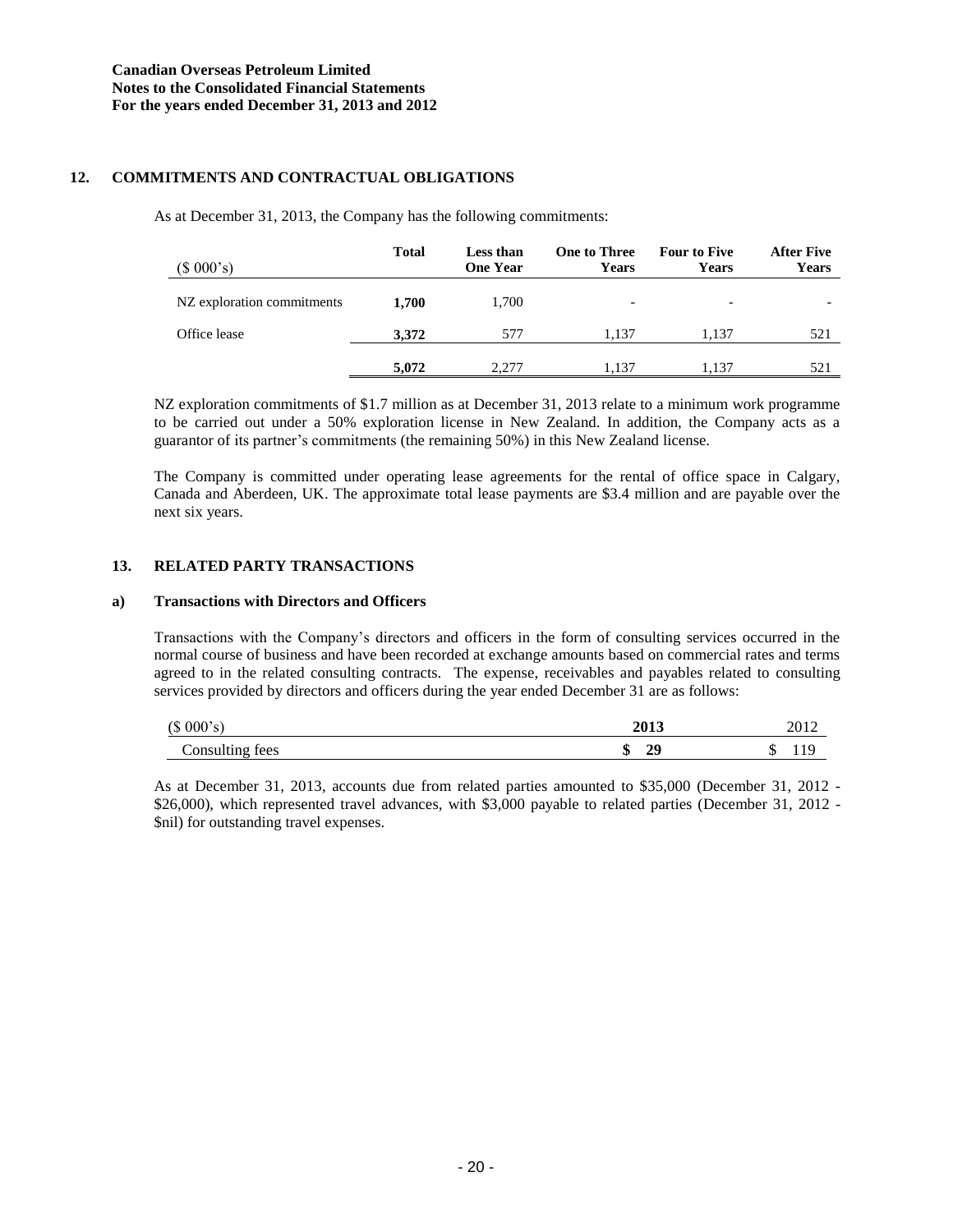### **13. RELATED PARTY TRANSACTIONS (continued)**

#### **b) Remuneration of Directors and Other Key Management Personnel**

The key management personnel of the Company are comprised of executives of the Company and members of its board of directors. The remuneration of directors and key management personnel during the years ended December 31 are as follows:

| (\$000's)                | 2013        | 2012                     |
|--------------------------|-------------|--------------------------|
| Short-term benefits      | 2,453<br>S. | \$ 1,812                 |
| Stock-based compensation | 1.191       | $\overline{\phantom{a}}$ |
|                          | 3,644       | .812                     |

Short-term benefits include annual salaries, directors' fees and health and other taxable benefits. The 2012 and 2013 amounts also include the consulting fees (note 13 (a)).

Stock-based compensation relates to stock options granted during the year and represent the fair value of options granted using a Black-Scholes option pricing model as at the date of grant.

#### **c) Loan to Key Management Personnel**

During the year ended December 31, 2013 the Company provided a non-recourse interest bearing loan to a member of key management personnel. The balance receivable at December 31 is as follows:

| $\sqrt{\$}000\mathrm{'s}$ ,<br>lΦ | 2013 |              |
|-----------------------------------|------|--------------|
| Loan receivable                   | ٠п   | $\sim$<br>ъD |

The loan receivable is payable in twenty four equal monthly instalments bearing interest at the prescribed Canada Revenue Agency rates, which ranged from 1% to 2% during the year ended December 31, 2013.

### **14. FINANCIAL INSTRUMENTS**

The Company has classified its cash and cash equivalents and other deposits as financial assets at FVTPL and has measured them at fair value. Accounts receivable and loan receivable are classified as loans and receivables; accounts payable and accrued liabilities are classified as other liabilities; these items are measured at amortized cost.

#### **a) Fair values**

As at December 31, 2013 and 2012, the fair values of all financial instruments not carried at fair value approximated their carrying values due to their short-term maturity.

#### **(b) Foreign exchange risk**

With the Company's current exploration activities carried out in the UK and Africa, significant amounts are transacted in or referenced to currencies other than the Canadian dollar, including the British Pound and U.S. dollar. As a result, fluctuations in the exchange rates between the Canadian dollar, British Pound and U.S. dollar can have a significant effect on the Company's financial position and its reported results. To mitigate a portion of its exposure and to the extent it is feasible, the Company keeps its funds in currencies applicable to its known short-term commitments.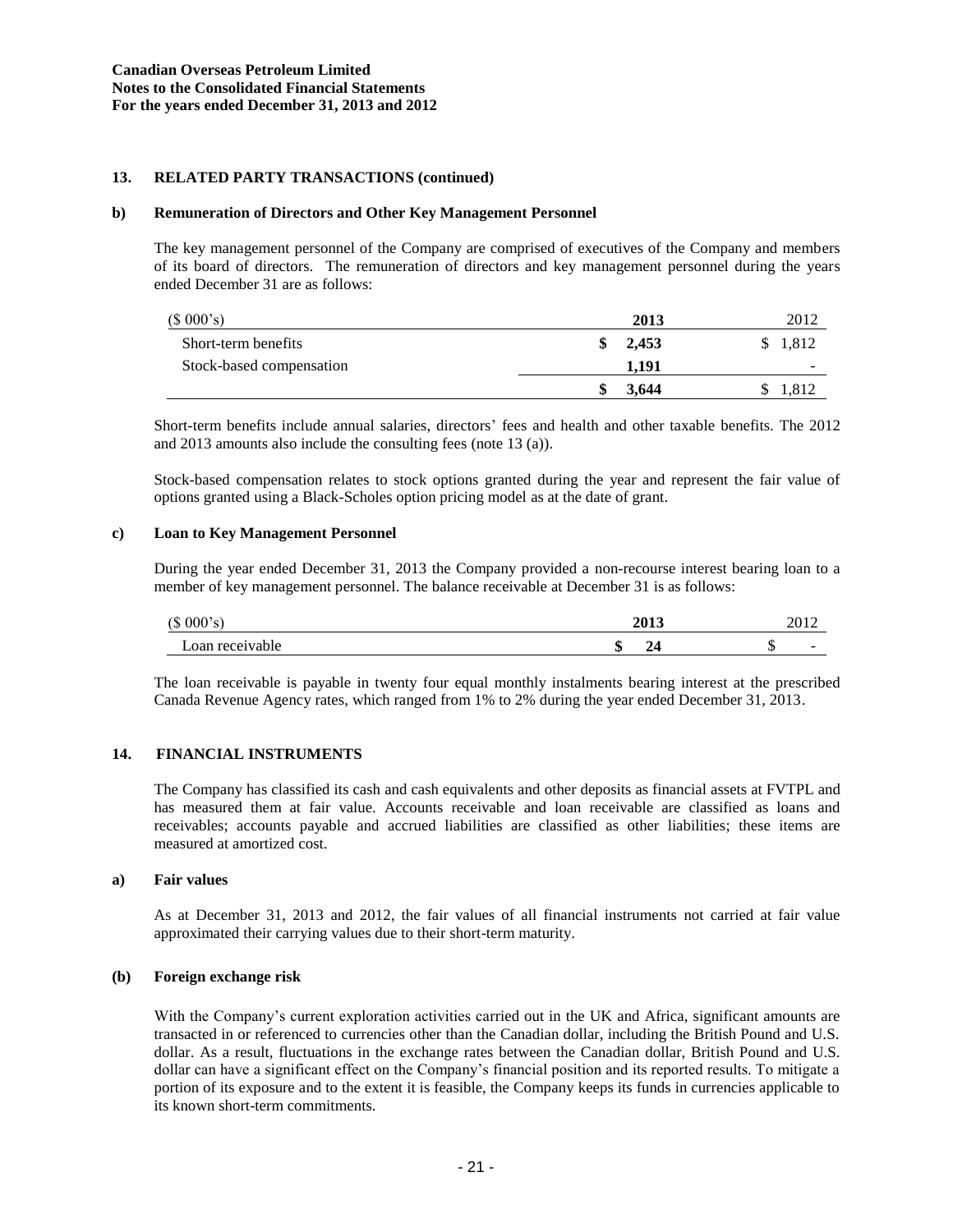### **14. FINANCIAL INSTRUMENTS (continued)**

#### **(b) Foreign exchange risk (continued)**

Cash and cash equivalents includes amounts denominated in foreign currencies:

|                       | <b>December 31, 2013</b> | <b>December 31, 2012</b> |
|-----------------------|--------------------------|--------------------------|
| <b>British Pounds</b> | 188                      | 587                      |
| U.S. Dollars          | 123                      | 317                      |

#### **(c) Credit risk**

The Company's accounts receivable are mainly due from the government (Goods and Services Tax in Canada and Value Added Tax in UK) or from its employees in respect of travel advances. The Company's loan receivable is due from an employee (note 13 (c)). The Company believes there is no unusual exposure associated with these receivables. No amounts are considered to be past due and no allowance for doubtful accounts has been recorded in the accounts. As at December 31, 2013, the Company holds \$2.4 million of cash and cash equivalents with Canadian and UK chartered banks. Management has assessed the associated credit risk as relatively low.

### **(d) Interest rate risk**

The Company's policy is to keep its cash, whenever possible, in interest bearing accounts with its banking institutions. The Company periodically monitors the interest rates offered and is satisfied with the credit ratings of its banks.

### **15. CAPITAL MANAGEMENT**

The Company's objectives when managing capital are:

- to safeguard the Company's ability to continue as a going concern;
- to maintain statement of financial position strength and optimal capital structure, while ensuring the Company's strategic objectives are met; and
- to provide an appropriate return to shareholders relative to the risk of the Company's underlying assets.

In the management of capital, the Company includes shareholders' equity and interest bearing debt defined as long-term loans and current portion of long-term loans, if any. Shareholders' equity includes share capital, warrants, contributed capital reserve and deficit.

The Company maintains and adjusts its capital structure based on changes in economic conditions and the Company's planned requirements. The Company may adjust its capital structure by issuing new equity and/or debt, selling and/or acquiring assets, and controlling the capital expenditure program.

The Company is not subject to any external capital requirements. There were no changes in the Company's capital management policies during the year ended December 31, 2013.